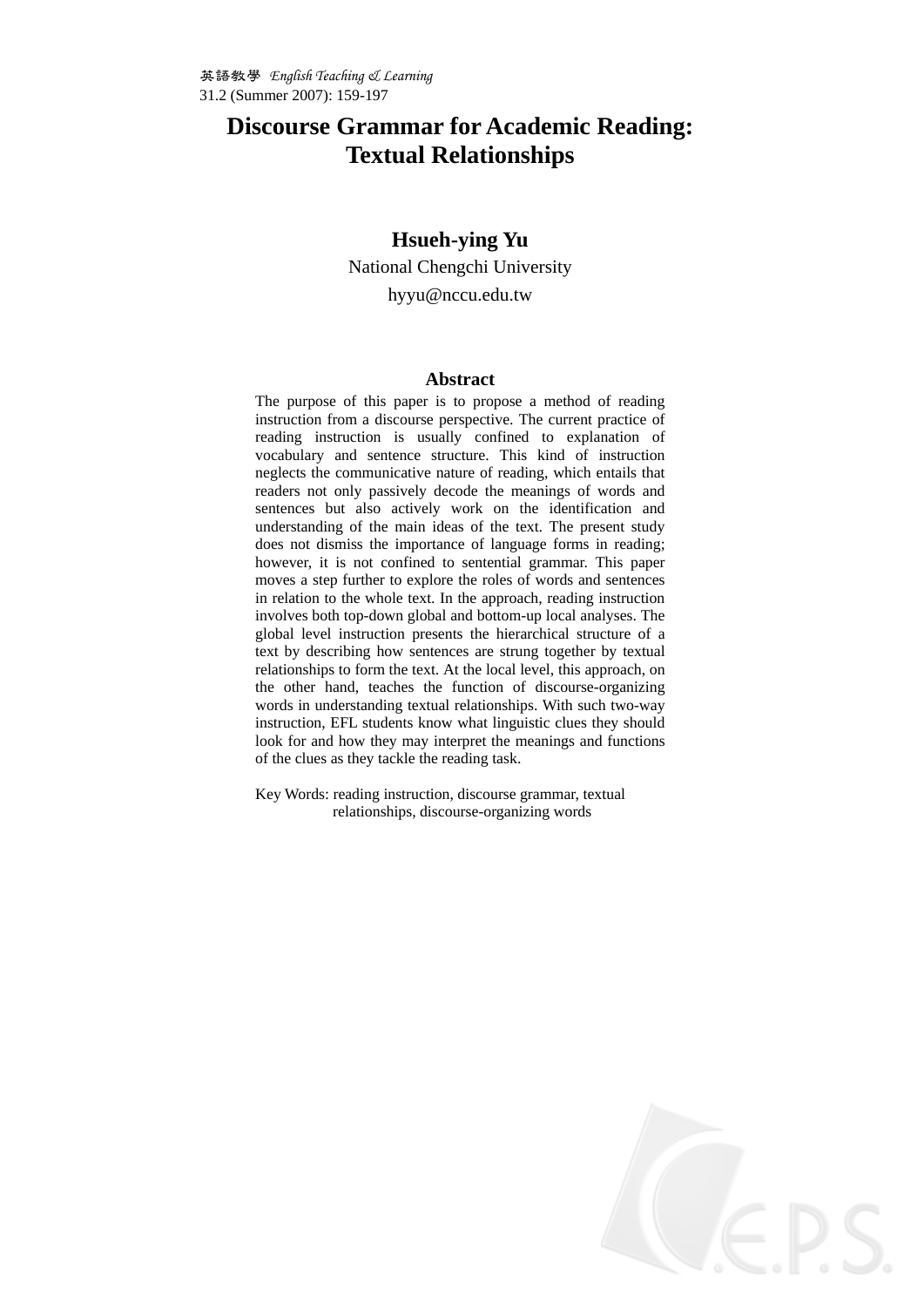## **INTRODUCTION**

The teaching of reading has not received due attention since the prevailing of the communicative approach in Taiwan. First, with the purpose of helping students to communicate appropriately and effectively in daily life, the approach itself implies a focus on spoken language listening and speaking in English learning and teaching. Further, the policy of extending English teaching to the elementary school level leads to an emphasis on the primary oral language skills so as to create contexts for the children to use English in daily communication and to maintain their interest in learning English. Second, a lack of efficient reading instruction methods leads to questions about the effectiveness and necessity of reading instruction (Tsai, 1999; Tsao, 2004). Even though less noticed, literacy used to and still does retain its role in language learning; yet how to conduct effective reading instruction seems to be always the problem of English programs here in Taiwan. This problem results from different factors at different times. In times when the grammar translation method and the audio-lingual method prevailed, both of which methods actually are still used in many classes now, reading instruction basically involved grammar explanation and practice. The development of reading skills was not the focus of the class. This situation has improved when it comes to the current communicative language learning approach. The requirements for fluency and accuracy in the approach, when applied to reading activities, lead teachers to notice skills such as skimming, scanning, and making inferences, which are reading skills used in real communication. This attention to reading skills is a great leap in pedagogy.

However, an awareness of these skills is not enough for foreign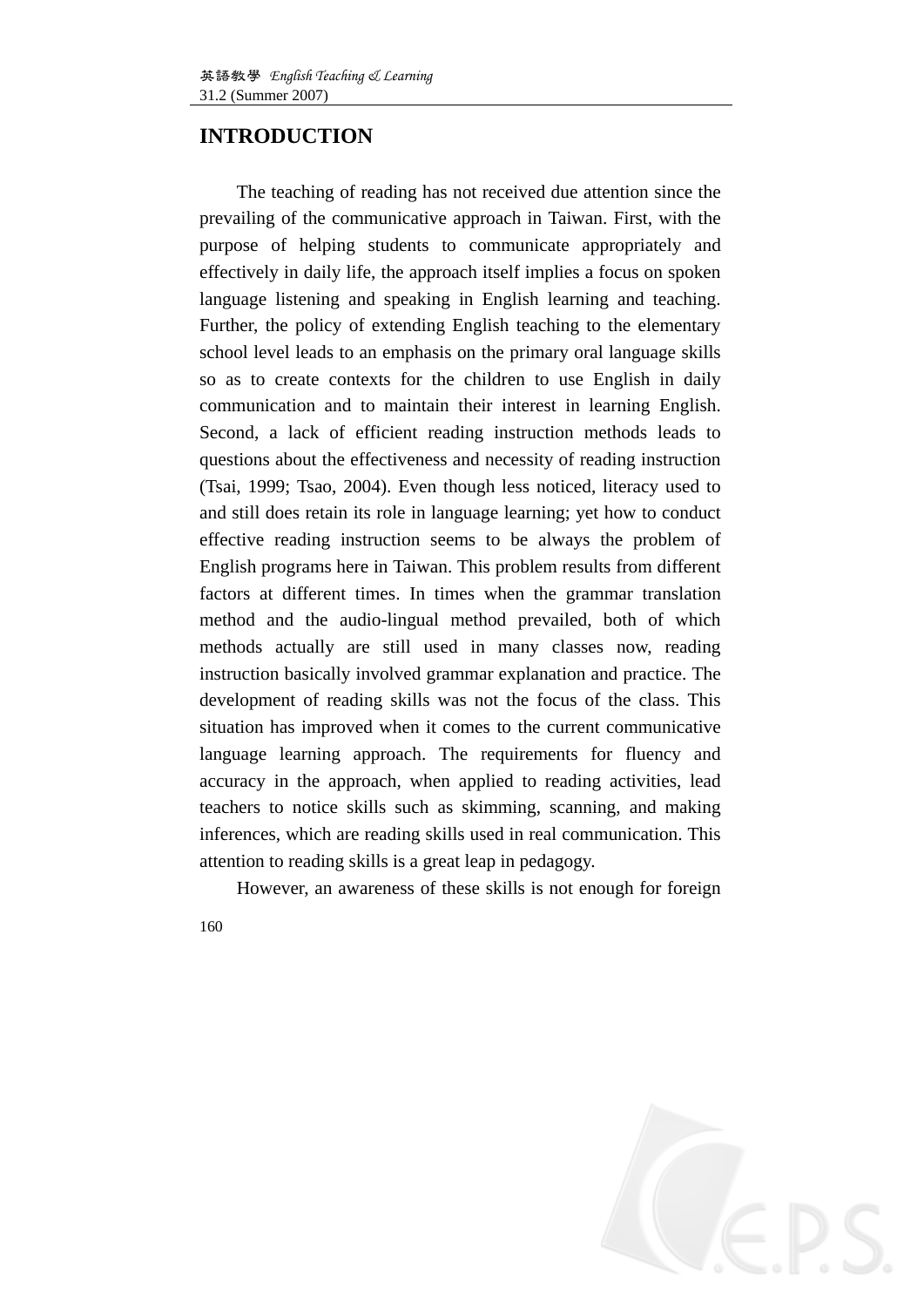language learners. Linguistic knowledge about the functions of language forms is equally important. For example, when performing the skimming skill, if readers know what language forms, including vocabulary and structures, tend to be used for main ideas, they will read effectively by focusing on the sentences that carry the important information. At the same time, a lack of such knowledge may result in barriers to the practice of reading skills. Students will have difficulty distinguishing main ideas from supporting ideas, tracing the development of topics, or deciding the structure of the passage.

It is thus the point here that the importance of reading skills should be recognized, and with this understanding, we should spare no efforts in developing effective pedagogical methods. As reading is to reach the correct interpretation of the points in the whole text, reading instruction is not confined to sentence grammar. Instead, readers need to move one step further to understand the grammar of text or discourse. In this paper, we propose a teaching method that incorporates discourse grammar into reading instruction. The rationale is to teach students the links between language forms and their functions. By doing so, we may show students what language forms to look for when they perform reading tasks. The relevant topic in discourse grammar for this study is the understanding of textual relationships, an effective tool for attacking texts from both the macro/global and micro/local viewpoints in analyzing the organization of a text.

### **LITERATURE REVIEW**

There has been a long history of research on reading from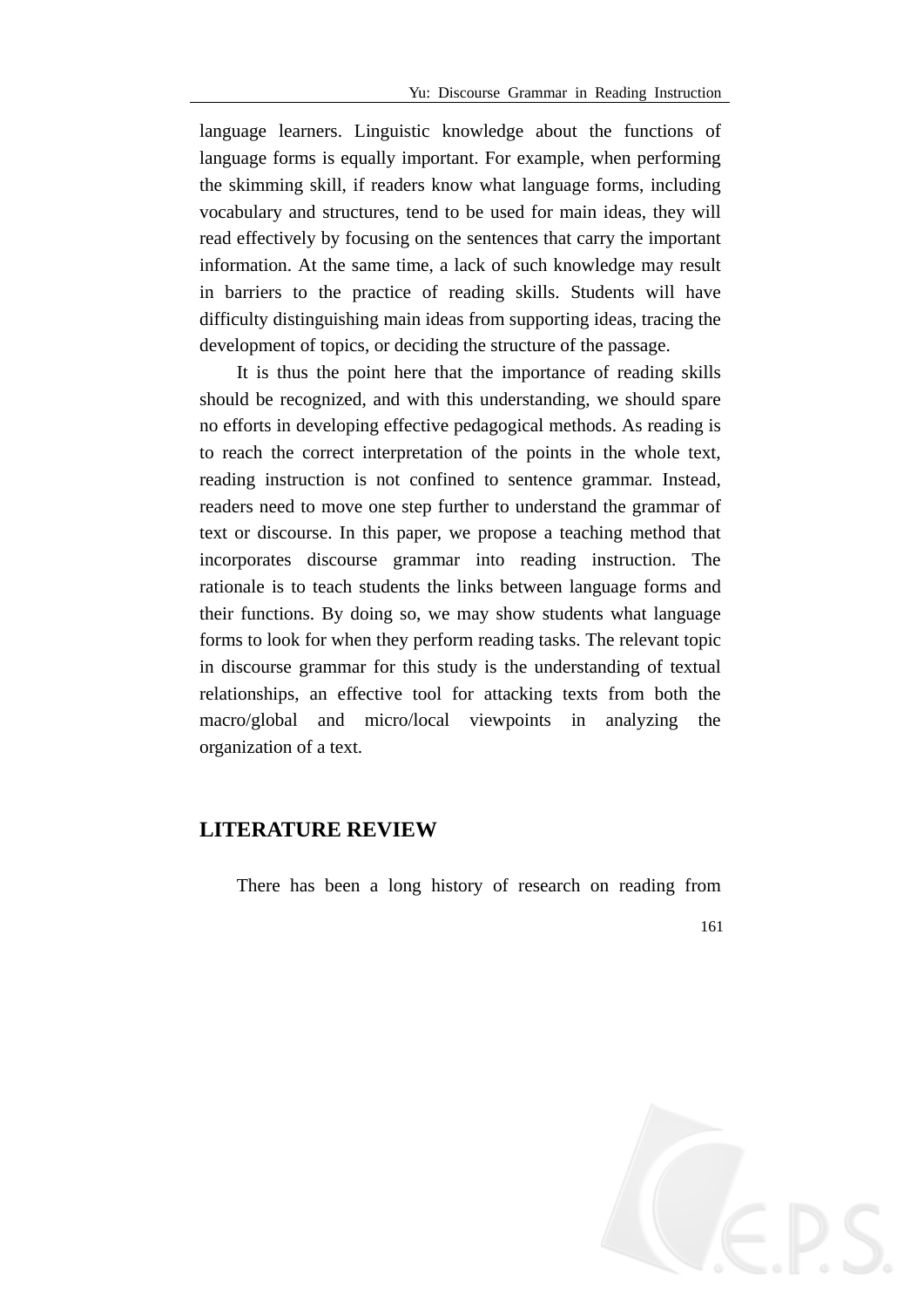different views. One of the major approaches attempts to provide a psychological explanation of the reading process. Before researchers argued for the need to develop reading theories in the mid-1970s, the methods used in the teaching of reading were grammar analysis and vocabulary learning. Under the influence of psychological behaviorism and linguistic structuralism in the 1940s and 1950s, reading was said to be a bottom-up process. In the bottom-up process, the reader relies on the linguistic forms to figure out the meanings conveyed by words, phrases, clauses, and sentence patterns. In other words, this process starts from the analysis of concrete linguistic forms, with the final aim being the general understanding of the ideas carried by the composite of the sentences—the text (Alderson, 2001; Silberstein, 1987). This approach toward the reading process was challenged by Goodman (1967) and Smith (1971). Goodman (1967) regards reading as "a psychological guessing game," in which readers not only depend on the language forms but also their world knowledge to generate their goals and expectations at the top level of the reading process. Based on the top framework, readers confirm their prediction by the messages conveyed by the linguistic forms at the bottom level. To be more specific, the top-down process appeals to the background knowledge of the reader in relation to the passage, such as what they already know about the topic, the people, the places or the events mentioned in the passage. All such information constitutes a framework, based on which readers predict the content of the upcoming text and decide the best interpretation of the words, phrases, clauses, sentences, and their combination. Both the bottom-up and the top-down approaches show that reading is a very complex psychological process, in which readers may start from the point of local, concrete language forms or from the point of the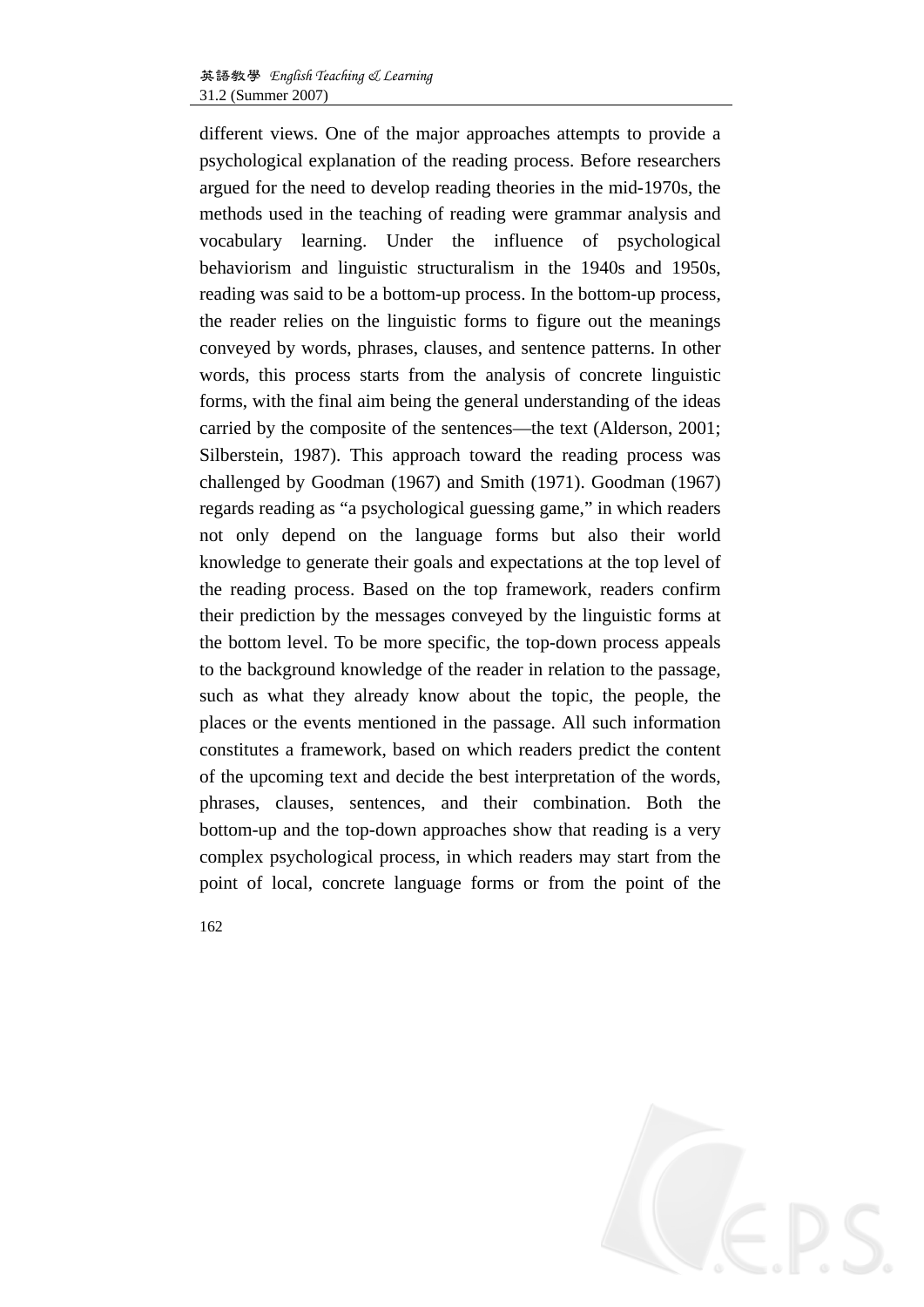global, abstract frame to reach a full comprehension of the text. Both approaches actually represent different aspects of the reading process. Researchers thus propose that the reading process can be described as one where the reader uses an interactive approach to understanding the text. They point out that effective readers usually integrate both top-down and bottom-up approaches to interpret texts (Murtagh, 1989; Stanovich, 1980).

At the same time, another group of researchers has attempted to identify the specific skills underlying the reading activity. This branch of study has contributors not only from language teaching but also from language testing. Unlike speaking and writing abilities, in which language learners produce more concrete outcomes, the reading process as a psychological process can not be observed directly. However, there is always the need for teachers to know what their students are doing, and what they have achieved. Descriptions of reading ability based on different considerations are thus provided. Based on related studies, we propose a description of what fluent readers can do (Grabe, 1991; Heaton, 1990; Munby, 1978):

- 1. Recognize words.
- 2. Understand relations between words or phrases within a sentence.
- 3. Understand relations between sentences.
- 4. Skim for main ideas.
- 5. Scan for specific information.
- 6. Tell facts from theories.
- 7. Make inferences.
- 8. Anticipate the content of the following parts.
- 9. Generalize the conclusion.
- 10. Read critically.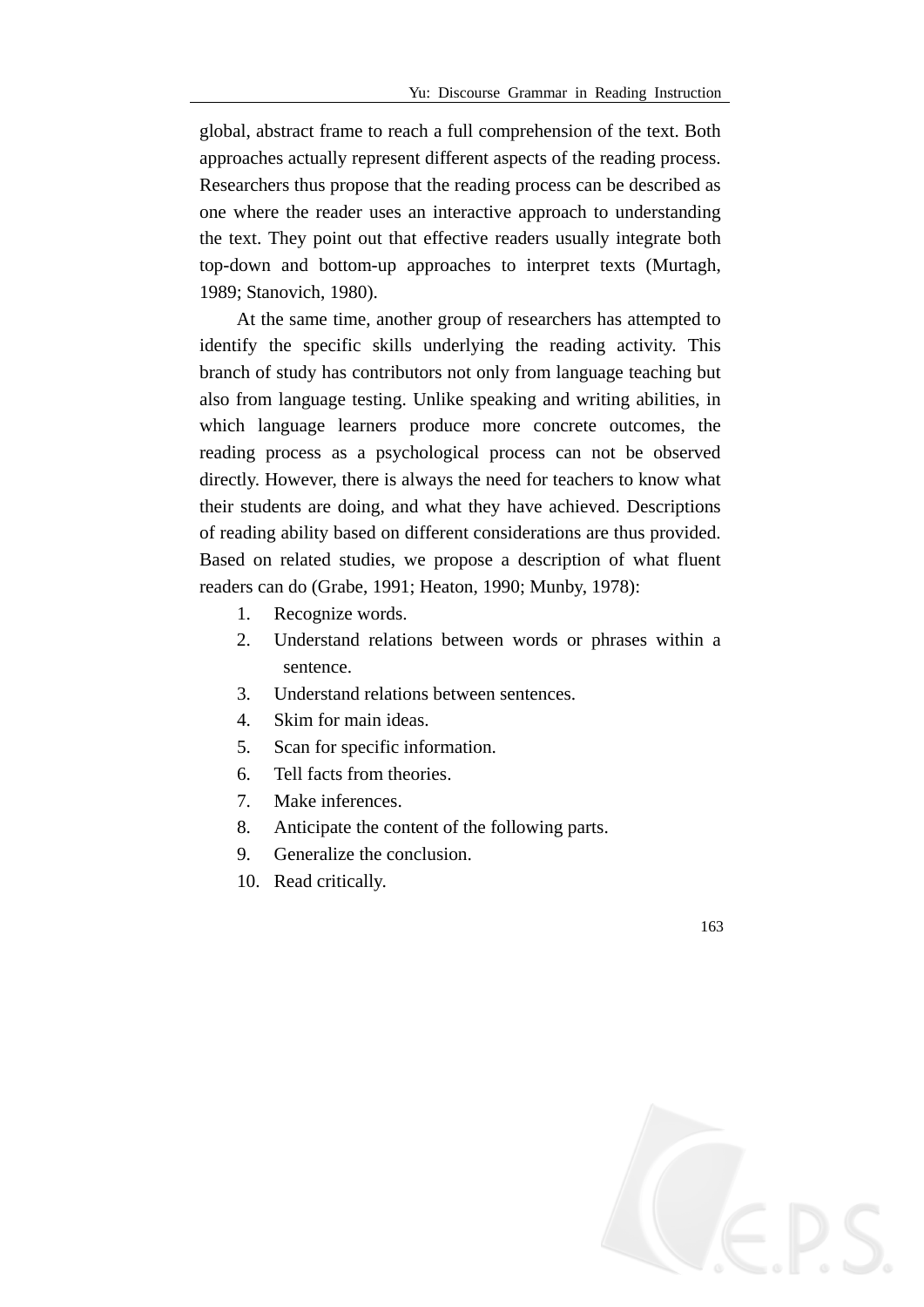The description explains the results of the use of reading skills, which can be taken as the goals of teaching or the targets of assessment. In fact, similar descriptions have long been used as a basis for textbook writing, curriculum design, and measurement development.

Another well-received approach relates reading skills to communicative language abilities (Bachman & Palmer 1996; North & Schneider, 1998). In this approach the descriptions of reading ability are classified into four categories:

- 1. Strategic competence in reading: using different speeds and resources flexibly for different tasks
- 2. Linguistic competence in reading: having knowledge of vocabulary, idioms, and grammatical structures
- 3. Discourse competence in reading: recognizing discourse organization and argument development
- 4. Sociolinguistic competence in reading: appreciating culture-bound elements in a reading

This approach, without referring to the specific *can do's*, provides a more comprehensive description of the reading tasks in real life, all of which involve cognitive and social aspects.

The studies on reading reviewed thus far involve the description of general reading ability. However, what concerns us more is the situation of English reading instruction for EFL learners in Taiwan. As mentioned in the introduction, reading instruction in Taiwan is far from satisfactory. Research points out the fact that Taiwanese students are not adequately taught to read independently outside class (Liaw, 1998; Wu, 1990), and they do not read for interest or fun (Tsai, 1999). There is even a prediction that it may take more than fifty years for Taiwanese people to attain the same English proficiency as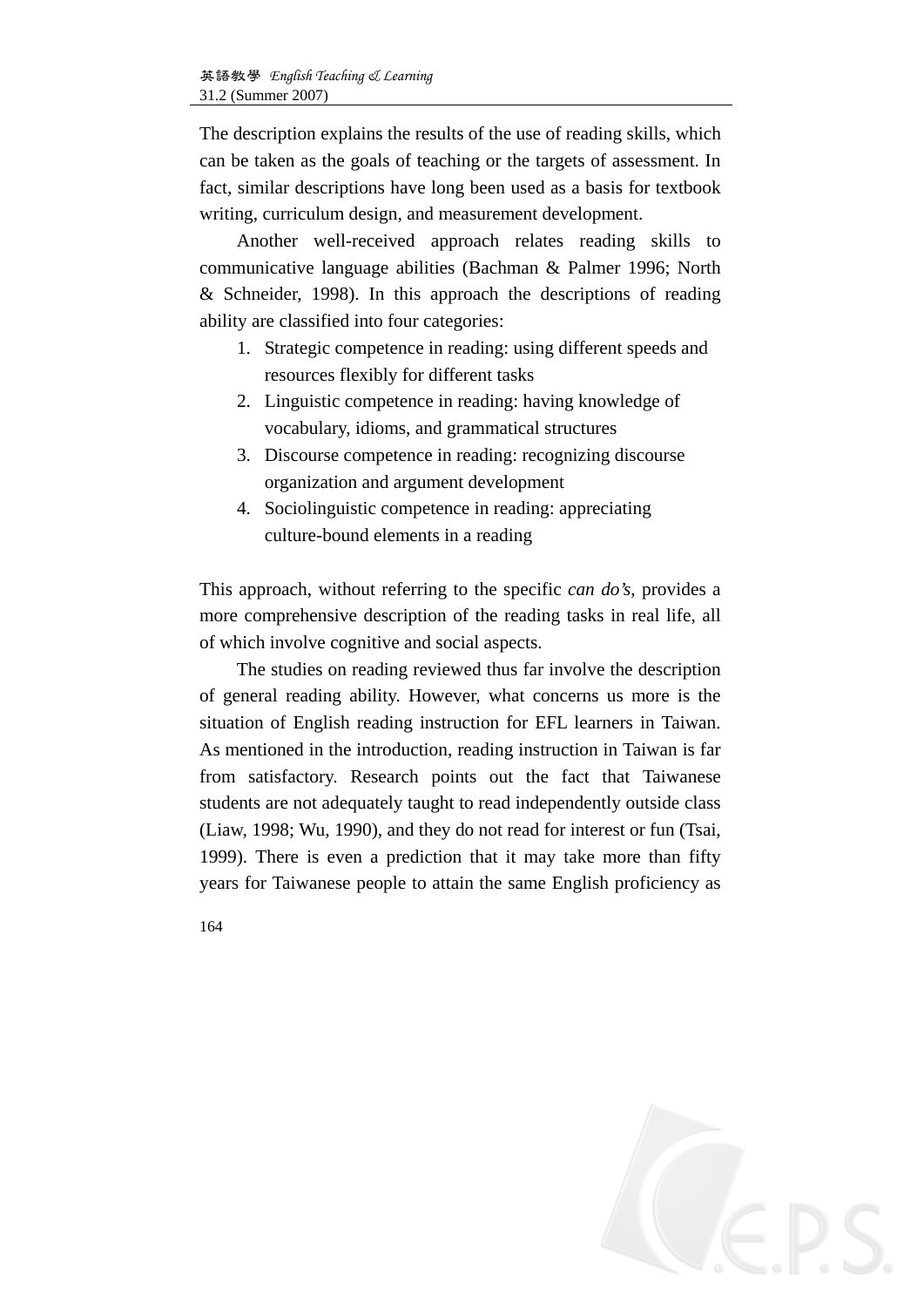Singaporean learners (Her, 2002). To solve these problems, researchers have proposed options regarding the selection of teaching material, the design of reading activities, and the assessment of reading ability from a pedagogical perspective. However, for academic reading in an EFL context, an applied linguistics approach toward teaching reading may be what we need now. As academic readers are also adults, the reading tasks they perform usually require real-world knowledge as well as language knowledge to analyze, synthesize, and evaluate the texts in reading tasks (Tsao, 2004). In the case of academic reading, linguistic knowledge about words, idioms, and sentence structures will not suffice. It is discourse grammar that matters in the interpretation of texts (Huang, 2002; Mackay, 1979).

# **DISCOURSE GRAMMAR IN THE ACADEMIC READING CLASS**

Discourse grammar, from the perceptive or the interpretive perspectives of language communication, is a set of principles that helps readers interpret the relationships between sentences. From the viewpoint of spoken and written production, the same set of discourse principles serves as guidelines that language users can follow when they are making choices among language forms to produce appropriate and coherent sentences or utterances. In its definition, discourse grammar is more concerned with appropriateness than correctness (Hughes & McCarthy, 1998; Widdowson, 1983). In real communication, correct sentences do not guarantee effective communication; whether a sentence fits the context plays no less an important role (Celce-Murcia, 1980;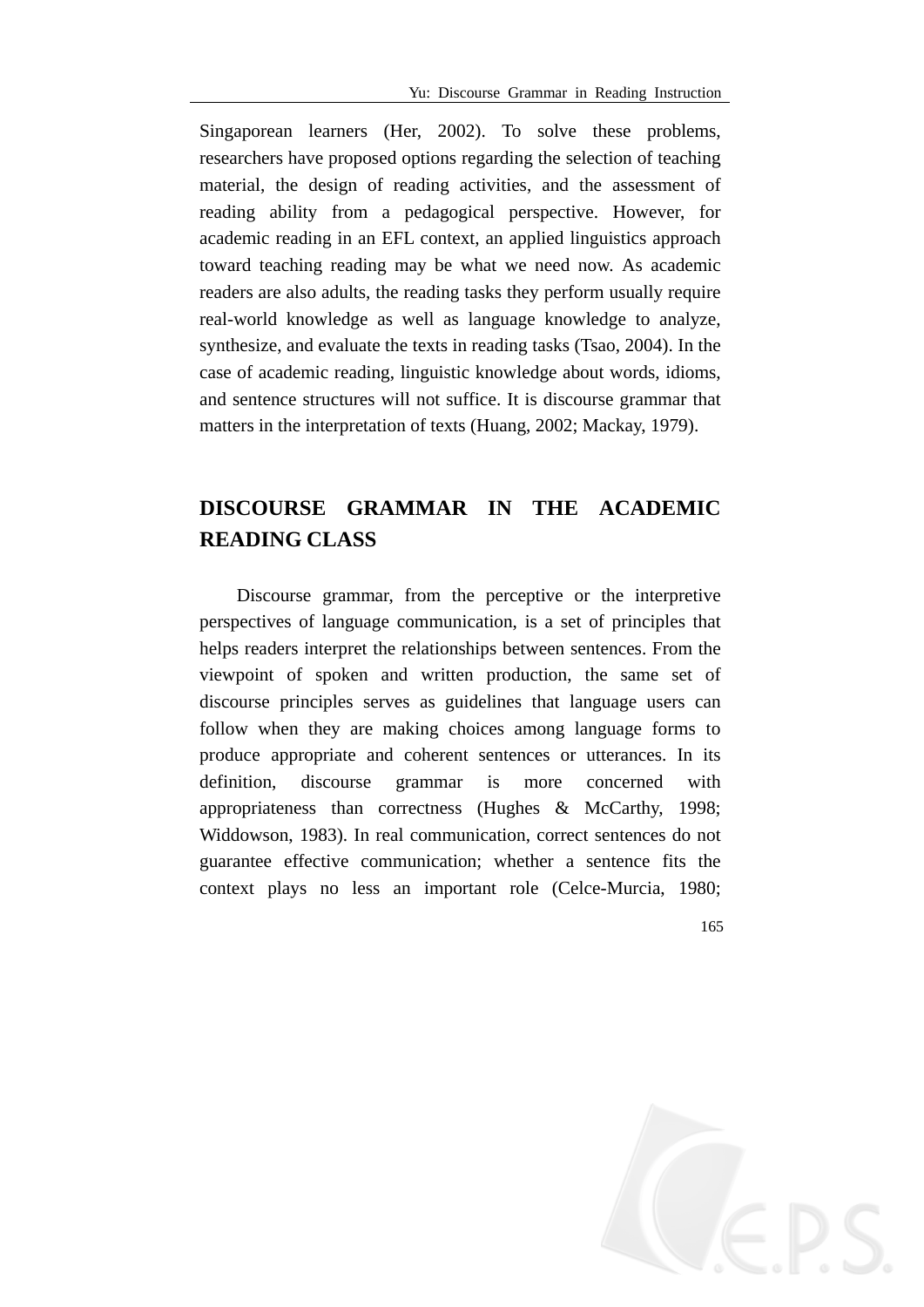McCarthy, 1991; Östman, 1999; Van Dijk, 1985). For example, the following three sentences are all grammatically well-formed sentences:

- (1) a. There is a flower bed in the middle of the lawn.
	- b. A flower bed is in the middle of the lawn.
	- c. In the middle of the lawn is a flower bed.

The three sentences denote a similar meaning. However, if a context is provided, we find that not all of them match the communication need. Imagine a person writes to his or her friend and the letter begins as follows:

> Dear Joan, I am sitting at my desk writing to you. Outside my window is a big lawn, and \_\_\_\_\_. It was full of daffodils and tulips in the spring… You'd love it here. You must come and stay sometime… (McCarthy, 1991, p. 53)

In this context the best or the most appropriate sentence to fill the gap is (1c), because in a description of a place, an orientation expression like "in front of me," "to the left," or "next to the door" should go first to have readers be prepared for information about locations. As for the "There" insertion structure of (1a), it is usually used at the beginning of a discourse unit to introduce something for the first time. (1b) has "a flower bed" as the subject, a position usually preserved for given or old information, which is not the status of the flower bed.

The above definition of discourse grammar reveals not only the nature but also the function of discourse grammar in language learning. Awareness of discourse grammar facilitates the acquisition of the four skills of listening, speaking, reading, and writing. In the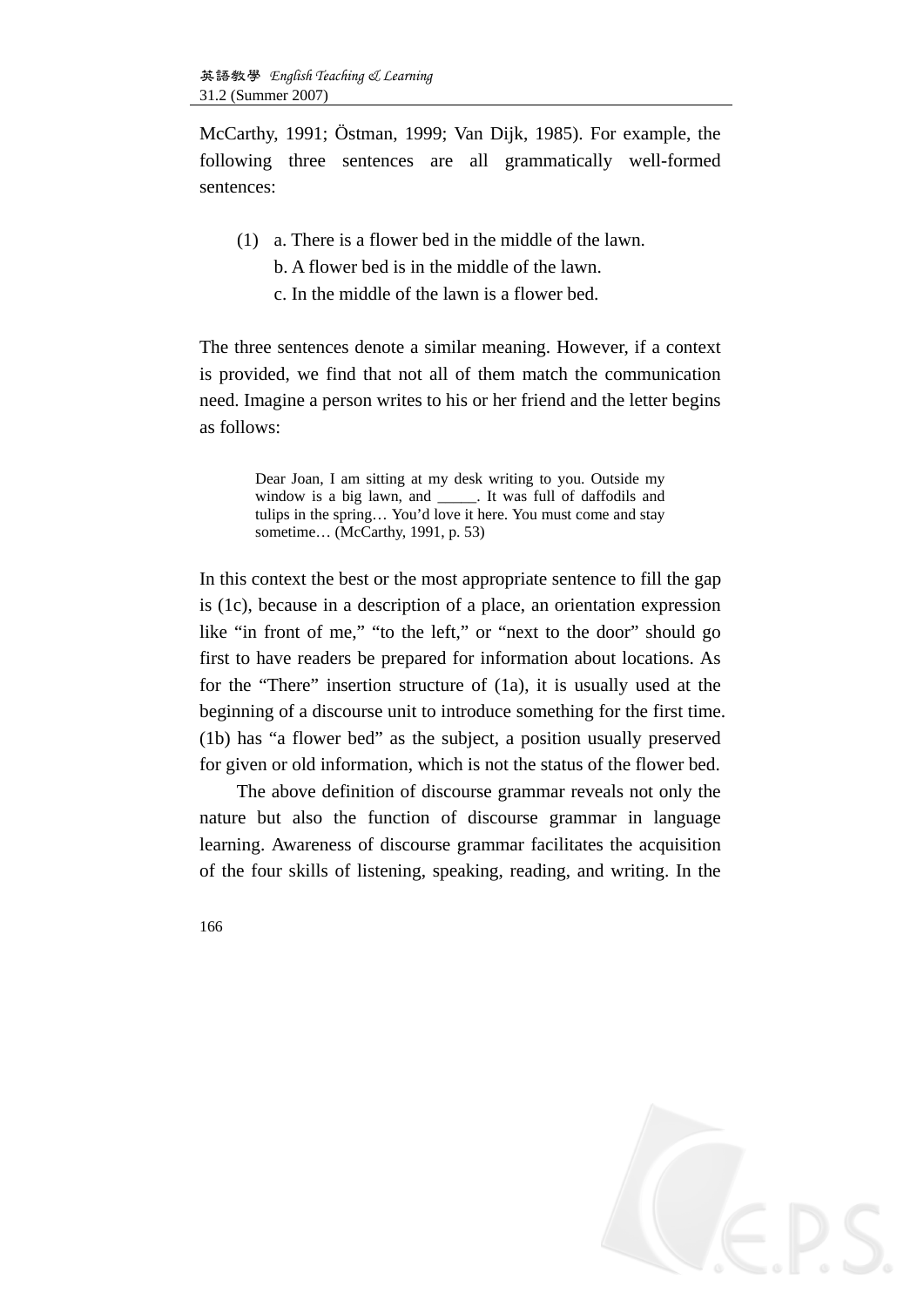scope of the present study, we will narrow down our goals and focus on applying the notions of discourse grammar to reading. In particular, the concept of textual relations is a useful instrument for readers to solve the problems they encounter. Textual relationship is defined by Hatch (1992) as "the type of connection between two portions of text" (p. 189). The concept of textual relationship is realized and reflected by linguistic forms (McCarthy, 1991). Therefore, if readers are equipped with the discourse concepts, they will be sensitive to the signals that indicate textual patterns when utilizing the interactive top-down and bottom-up processes. It is easier to read a passage if readers have a clear picture of how it is organized. With knowledge of the structure of the text, the reader can easily grasp the main ideas, distinguish the major and supporting ideas, and locate specific points.

#### **Textual Relationships**

When we are reading texts composed of stretches of sentences, we deal with not only linear intersentential relationships but also the hierarchical structure of the sentences, in which the neighboring sentences at the lowest level are connected to form a larger unit at the next level; and then several units of the same level further constitute even larger units at the next higher level. It is in this way that individual sentences are woven into a text. This hierarchical structure is established when multiple sentences are strung together. Take the following short string of sentences as an example:

 $(2)$ Dinosaurs from the distant past!  $2$ Space battles from the distant future! <sup>3</sup>There has been a revolution in special effects, and it has transformed the movies we see. (Richards, Hull, & Proctor, 2001, p. 91)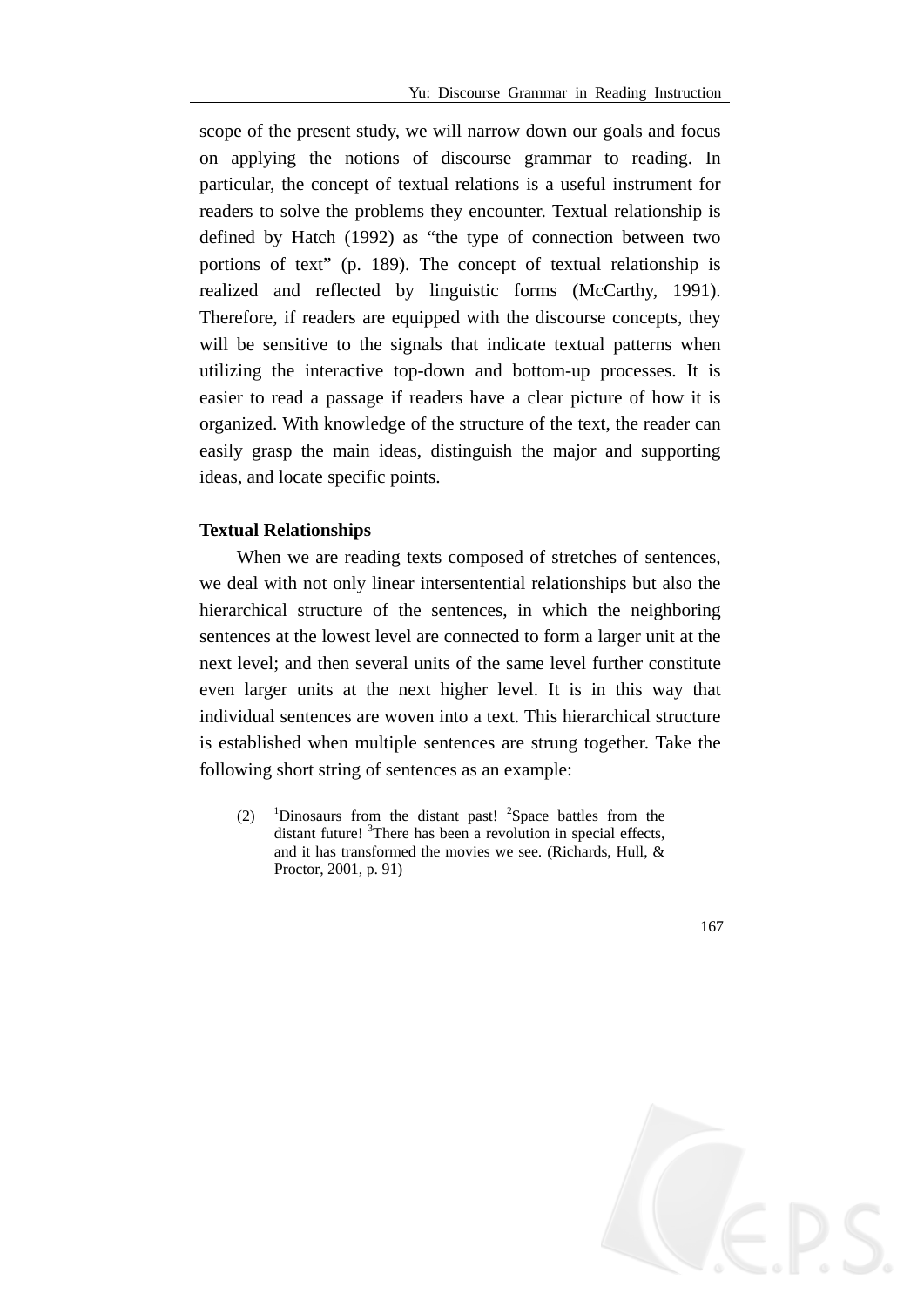Text (2) is composed of three sentences, and the relationships among them differ. To be more specific, Sentence 2, though in the middle of the sequence, does not hold an equal distance between the previous and the following sentences. First, Sentences 1 and 2 are more closely related to each other: they both provide examples of the results brought about by special effects. Then Sentence 3 represents a statement that generalizes the common feature of the events described in the previous two sentences, which are both the products of new special effects. Thus, by analyzing the closeness of the meanings represented by the sentences we may obtain the hierarchical discourse structure of the text. At the same time, we find that this structure is also reflected by the linguistic forms of the sentences. The first two sentences, both of which end with an exclamation mark, are in parallel form, a device often used to carry parallel meanings. Thus, both the form and the meaning of the three sentences show that the sentences are connected to each other with a two-level hierarchical structure: Sentences 1 and 2 at the first level form a unit, and this composite unit is connected to the third sentence at the higher second level.

In Text (2), It is observed that the relationships between sentences in a unit can be the one between examples (Sentences 1 and 2) and a general statement (Sentence 3). There are actually many other textual relationships or patterns existing between discourse sentences or units. It is thus important for reading teachers to analyze the semantic relationships in a text and present them to learners. To make the model operationally feasible, the relationships taught should be comprehensive enough to cover all kinds of text patterns, and also be representative in a general way so that learners will not be caught up in details and fail to catch the whole picture.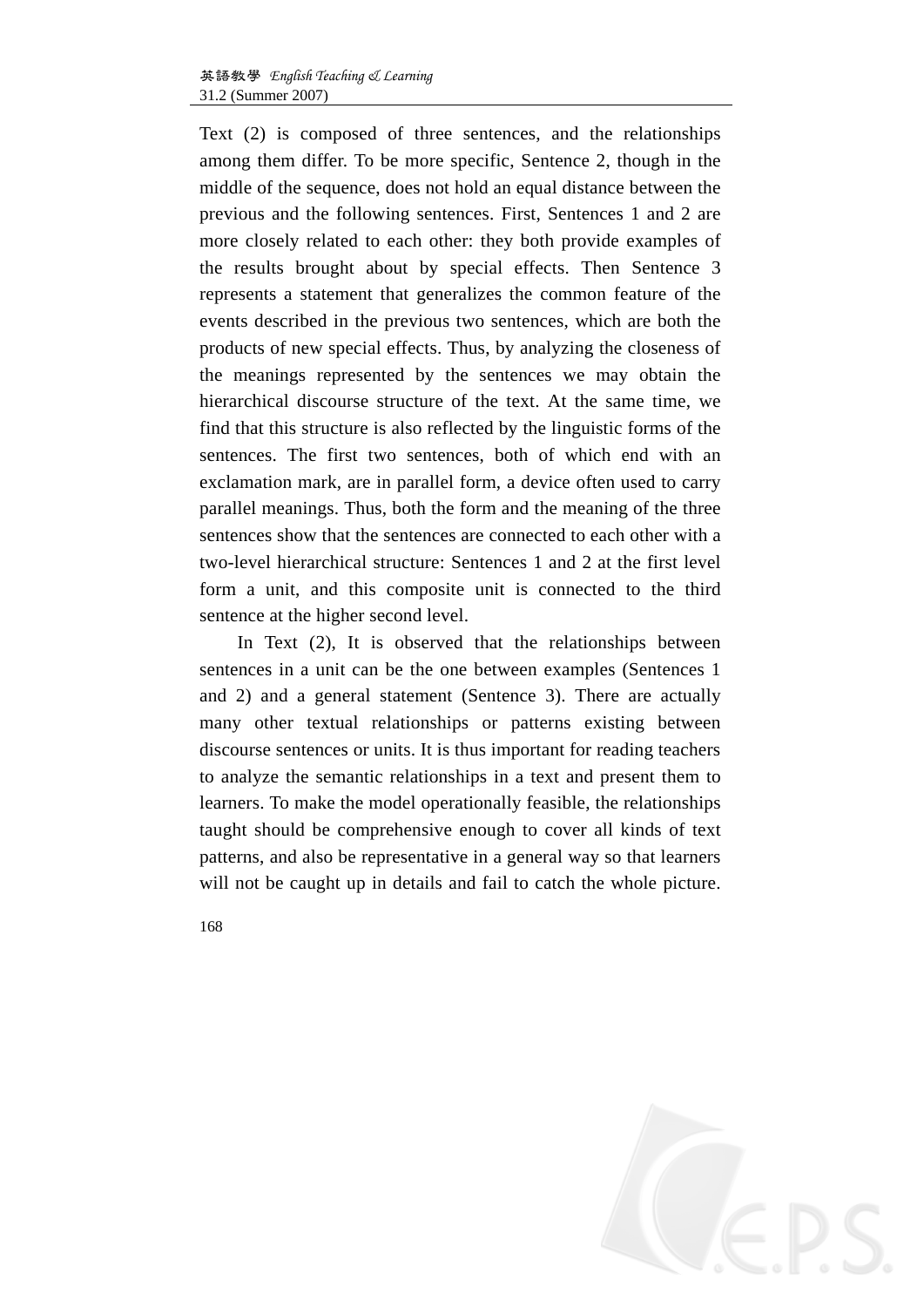With this rationale in mind, we collect and analyze rhetoric patterns described in discourse grammar research and reading/writing instruction textbooks (Arnaudet & Barrett, 1990; Langan, 2004; McCarthy, 1991; Morenberg & Sommers, 2003). The finding is that the textual relationships of English texts can be exemplified by eight patterns: 1. General-example(s), 2. General-specific(s), 3. Group-member, 4. Problem-solution, 5. Question-answer, 6. Cause-effect, 7. Time sequence, 8. Claim-counterclaim. Each pattern requires two parts for the relationship to be established. The patterns of General-example(s) and General-specific(s) describe texts which start with a general statement about an idea or a subject. This statement of points is usually general or abstract since it is unlikely to fully explain an idea or describe one subject in a single sentence. After the general statement, it takes more sentences to develop the idea. Thus, in the General-example(s) pattern the sentences which follow may provide examples to illustrate the nature of the idea. Or in the General-specific(s) pattern, they may describe specific details that characterize the features of the general idea or subject.

The third pattern of the Group-member relationship is usually found in texts where writers intend to introduce members of a general category. One example is the brochure of a museum or library. The text usually starts with a general description about the collections or materials they own; then the brochure introduces, one by one, each type of collection.

The next two patterns, Problem-solution and Question-answer, correspond to the cognitive process human beings use to deal with life. We always have problems first, and then find the solutions; we ask questions about something we do not know or are not sure about, then search for answers to the existing questions. Writers make use of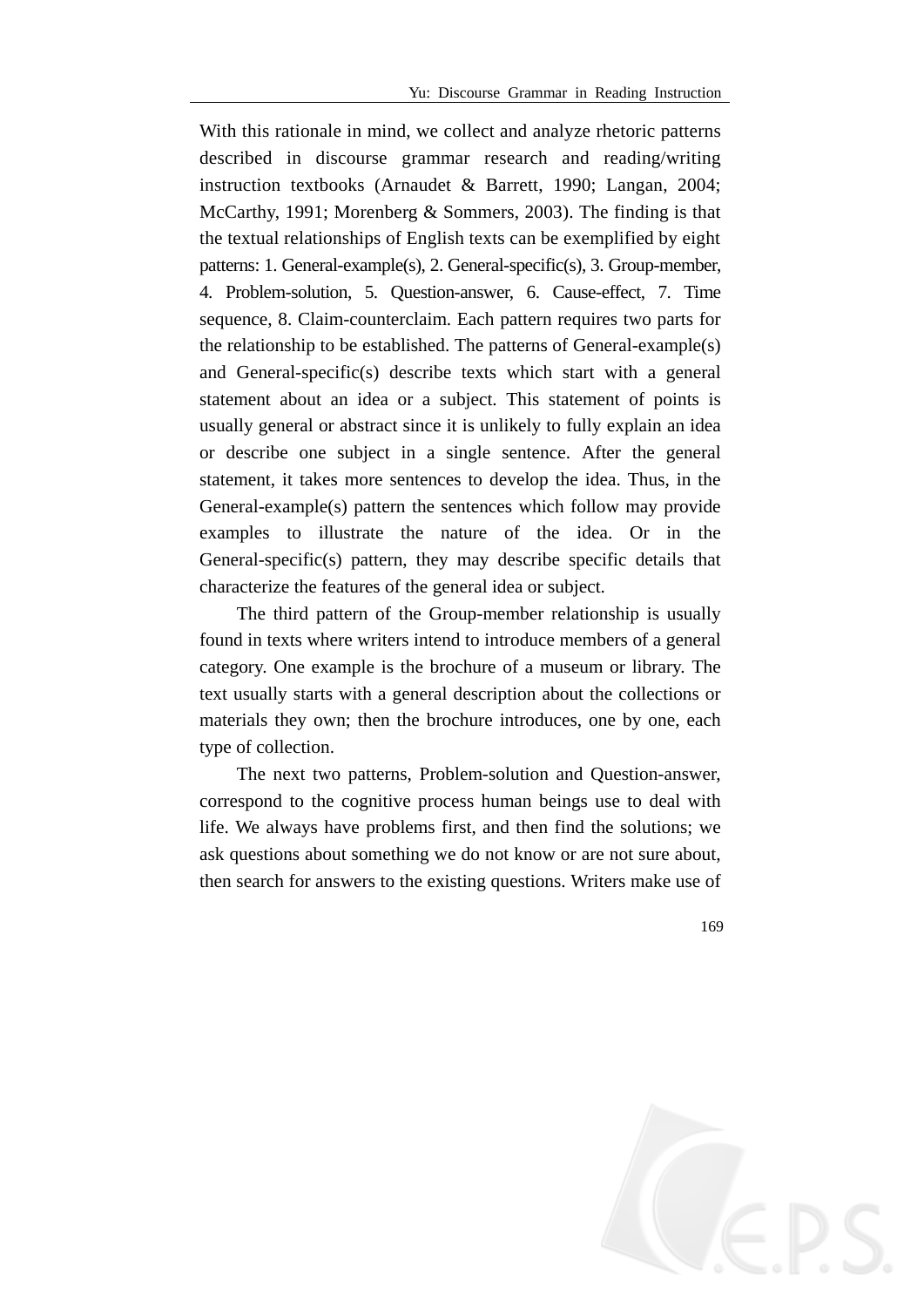this process, too. In most cases, even though the single purpose for them to write is to propose a solution or an answer, they still have to point out the problem or raise the question in the beginning; otherwise no readers would understand them.

Other patterns frequently found in exposition essays are Cause-effect and Time sequence. Like the Problem-solution and the Question-answer patterns, the Cause-effect pattern also follows the sequence of events in life. However, instead of providing answers, this pattern is used when the author explains causal relationships between events. Many scientific reports are composed in this pattern. The Time sequence pattern is found in narration or storytelling. Narrators describe events or develop the story line by representing things in the order of their occurrence.

The last pattern, Claim-counterclaim, is used mostly in argumentation. In order to convince readers, authors have to represent the pros and cons first before explaining their own stances. The Claim-counterclaim relationships are found between the sentences carrying different or opposing ideas.

The sequences of the two parts in the textual relationships given in (3) represent the preferred order of the components because these sequences correspond to conventional English rhetoric relationships. The basic notion of writing that learners of English need to acquire is the distinction between topic sentence and supporting sentences. There is usually one topic sentence in an English paragraph. This topic sentence indicates the main idea of the paragraph. The other sentences of the same paragraph are supporting sentences that develop the main idea. And because of the requirement for unity, the supporting sentences are all about the same idea and nothing else. Furthermore, it is also a principle of English paragraph writing that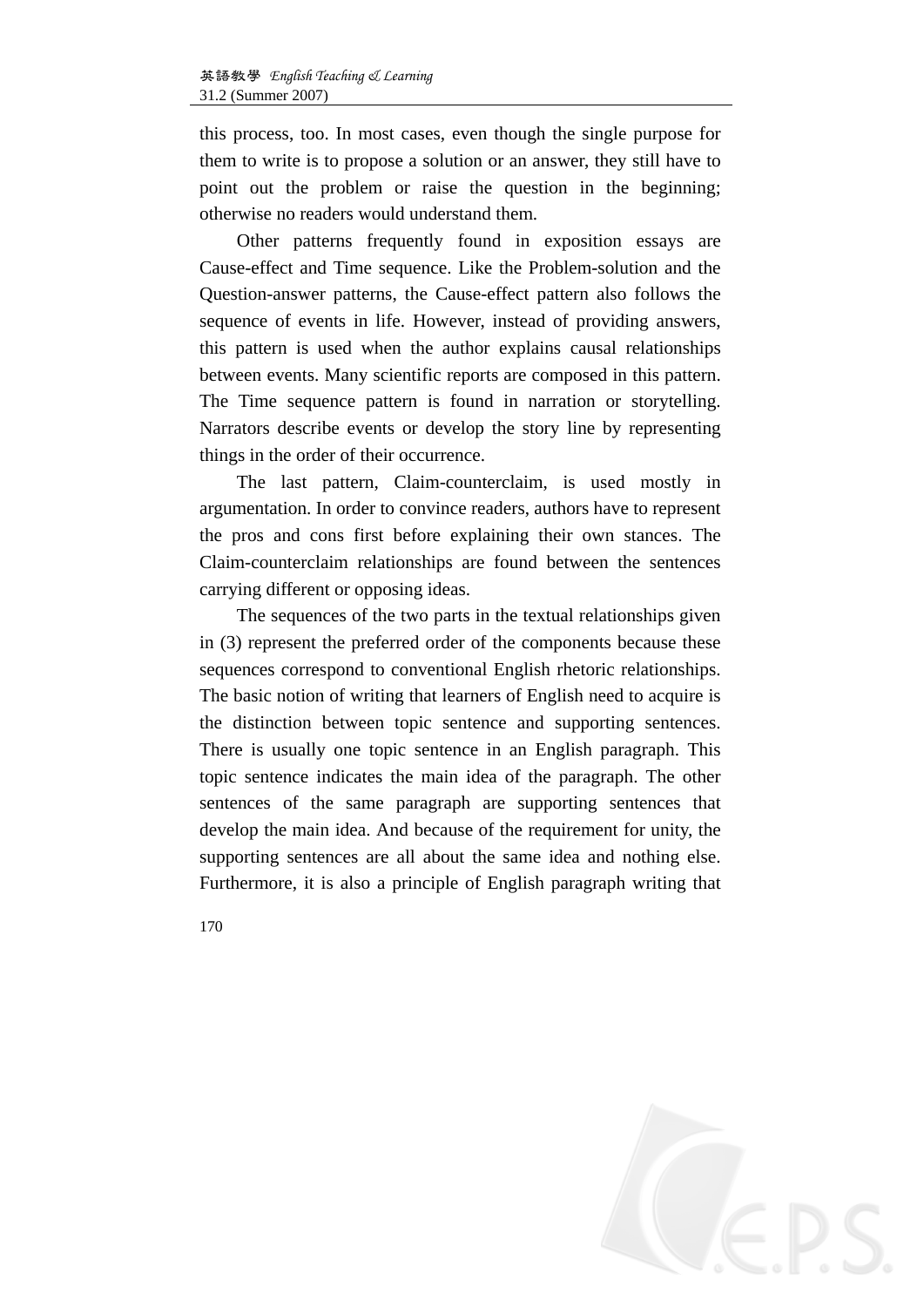the topic sentence be placed at or very near the beginning of the paragraph, and then the supporting sentences come after to develop the idea. Comparing the paragraph structure to the textual relationships, we find a correspondence where the topic sentence is just like the general statement of the General-example(s) and General-specific(s) textual patterns with the supporting sentences providing examples or specifics which come afterwards. It is a global top-down approach that provides a frame first then the flesh. However, the sequence is not fixed and can be changed. Just as many skillful writers choose to put the topic sentence in the middle or at the end of the paragraph to emphasize special considerations, the general statement of the General-example(s) and General-specific(s) patterns may come after examples or specific details. Text (2) is an example. In this short text, the examples go first in the first two sentences; then the author gives the general statement in Sentence 3. Examples of this pattern are frequently found in advertisements to attract viewers' attention.

Thus far, the study has presented types of textual relationships and their functions. In the following two sections, we will further discuss the application of textual relationships to instruction in reading English.

### **Textual Relationships in Reading Comprehension**

This section will provide a way to approach the reading task from the discourse perspective. Many studies and reading textbooks provide abundant resources on teaching reading. However, when people refer to reading skills, they usually talk about successful comprehension by the way of getting main ideas, finding supporting details, telling fact from theory, or making inferences. Few of them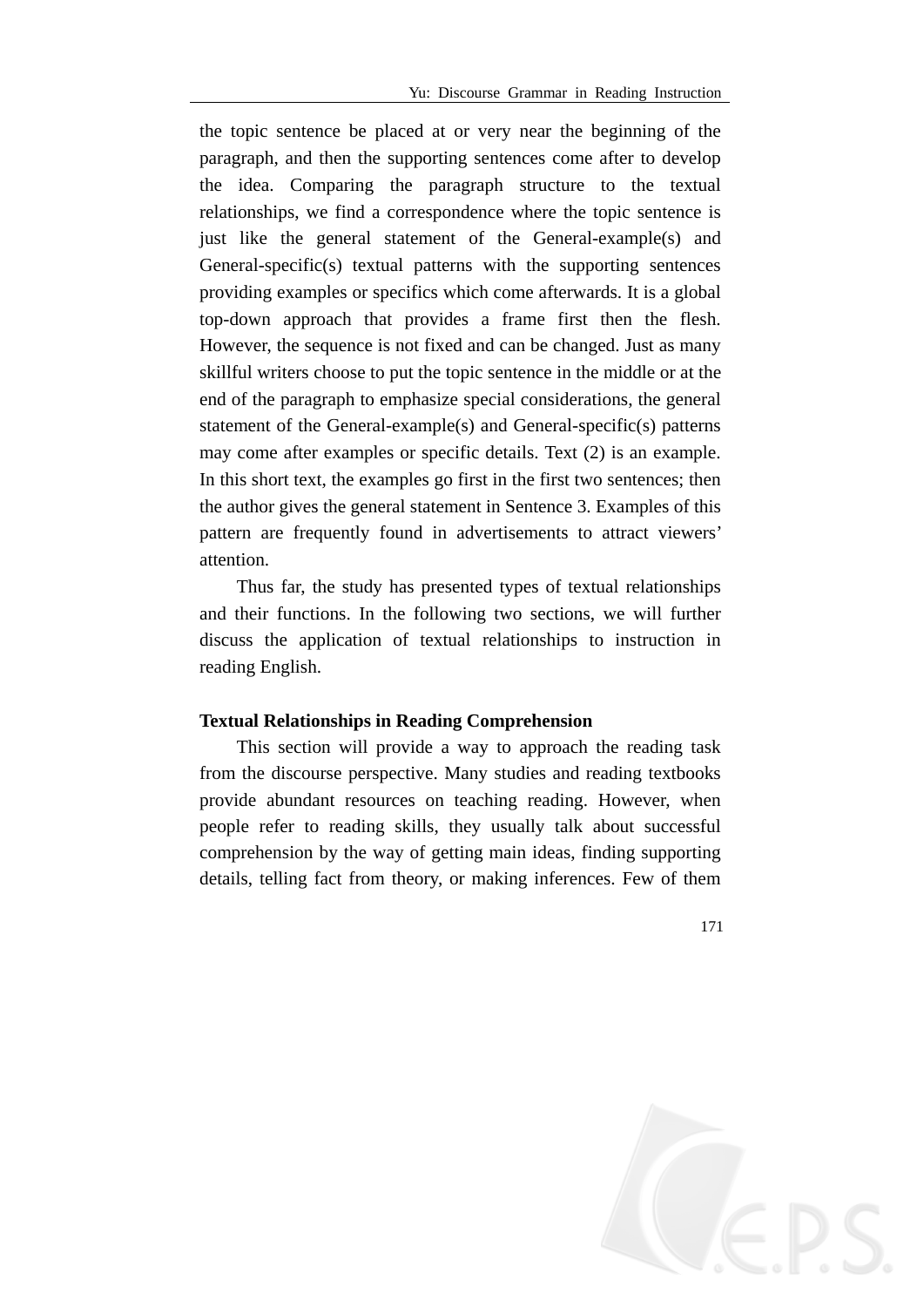refer to the linguistic knowledge required to perform these tasks. Yet, for foreign language learners, that knowledge actually is equally important as the skills. They need to know how English writers organize information, and what kind of language forms are used to signal text organization. Below is an example showing how students can benefit from the knowledge of textual relationships in reading comprehension.

The reading passage and comprehension question are from a reading-skill textbook:

 $(3)$ Who talks more—men or women?  $2^2$ Most people believe that women talk more. <sup>3</sup>However, linguist Deborah Tannen, who has studied the communication style of men and women, says that this is a stereotype. <sup>4</sup>According to Tannen, women are more verbal—talk more—in private situations, where they use conversation as the "glue" to hold relationships together. 5 But she says, *men* talk more in public situations where they use conversations to exchange information and gain status. 6 Tannen points out that we can see these differences even in children.  $\left[7\right]$ Little girls often play with one "best friend"; their play includes a lot of conversation. <sup>8</sup>Little boys often play games in groups; their play usually involves more doing than talking. <sup>9</sup> In school, girls are often better at verbal skills; boys are often better at mathematics. (Kirn & Hartmann, 2002, p. 143)

This passage may be analyzed by adopting both top-down and bottom-up methods to obtain the overall organization or textual relations of the sentences. There are nine sentences in the text and they can be further grouped into three major parts that constitute the complete passage. The first unit includes Sentences 1, 2, and 3. The first two sentences are related to each other by the question-answer textual relationship: Sentence 1 raises a question and Sentence 2 provides a possible answer, which is, however, not the intended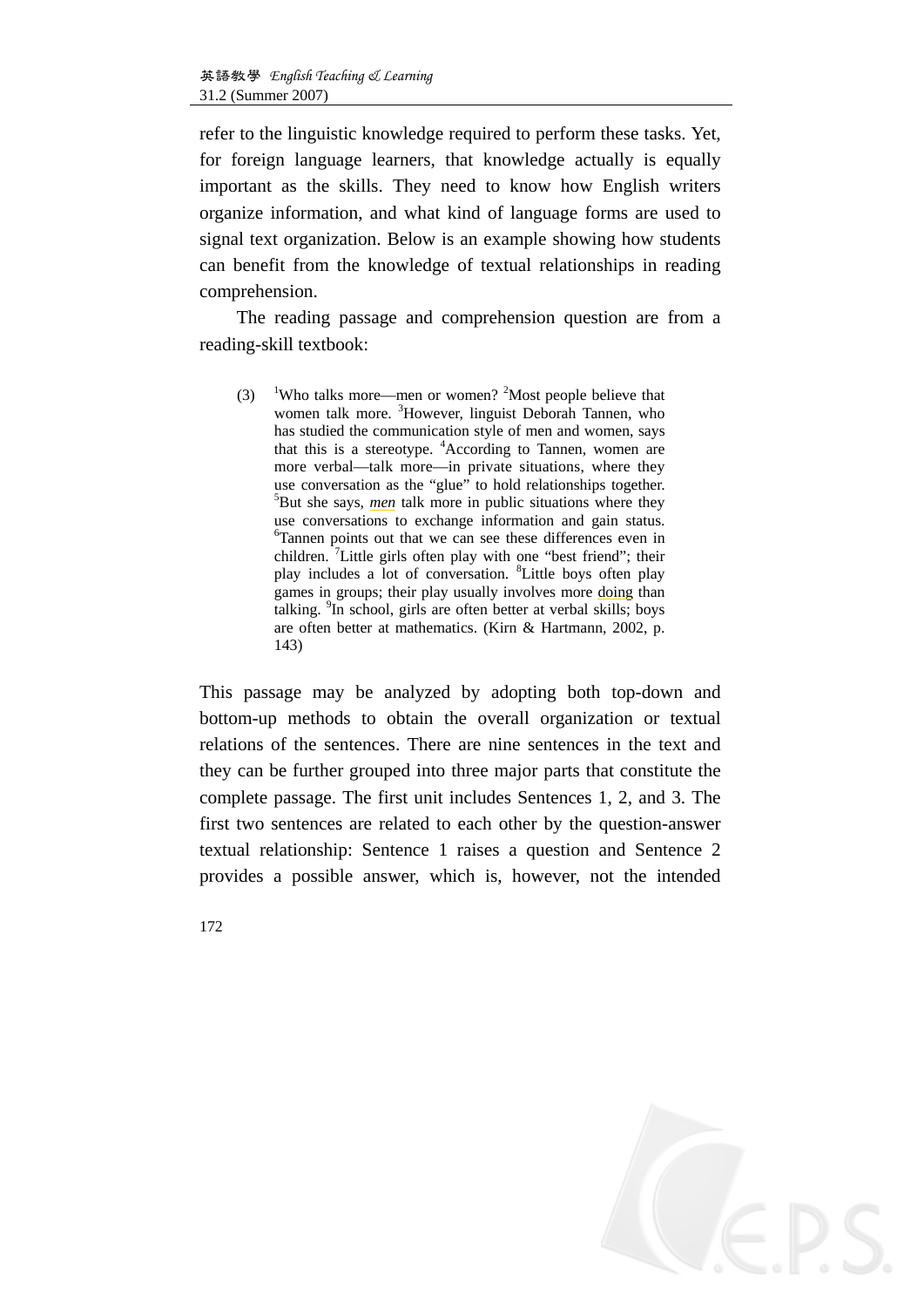answer. The author's real stance is indicated in the third sentence, which is connected to the second sentence by the claim-counterclaim relationship denoted by the adverbial conjunction "However." Since what comes after "however" usually represents a counterclaim which differs from the preceding claim and introduces an even more important point, Sentence 3, as led by "however," thus has the potential of being the topic sentence of the passage, saying that people have a stereotypical idea about the style of communication of men and women that actually does not reflect the real situation.

Unit 2 covers Sentences 4 and 5, which begin with either a phrase or a subject referring to Tannen: "According to Tannen" in Sentence 4 and "But she says," in Sentence 5. This device is used to signal that the author is going to explain Tannen's ideas about the point stated in Sentence 3. Furthermore, the adversative connector "But" between the two sentences indicates that the sentences are going to represent the opposing situations of the two genders: men and women talk more in different occasions. Thus, the second unit is related to the third sentence by the General-specific(s) textual relationship.

So far, the focus of the passage has been placed on the communication styles of men and women. However, in the third unit, the author shifts to a related topic with a different focus: the communication style of boys and girls. This topic does not directly pertain to Sentence 3 as Sentences 4 and 5 do, but it does provide supportive evidence for the difference between men and women. This indirect connection is indicated by a dotted line linking Unit 3 and Sentence 3 in Figure 1. The third unit covers four sentences which are connected to Sentence 3 by the General-specific(s) relationship. As for the internal structure of Unit 3, the General-specific(s)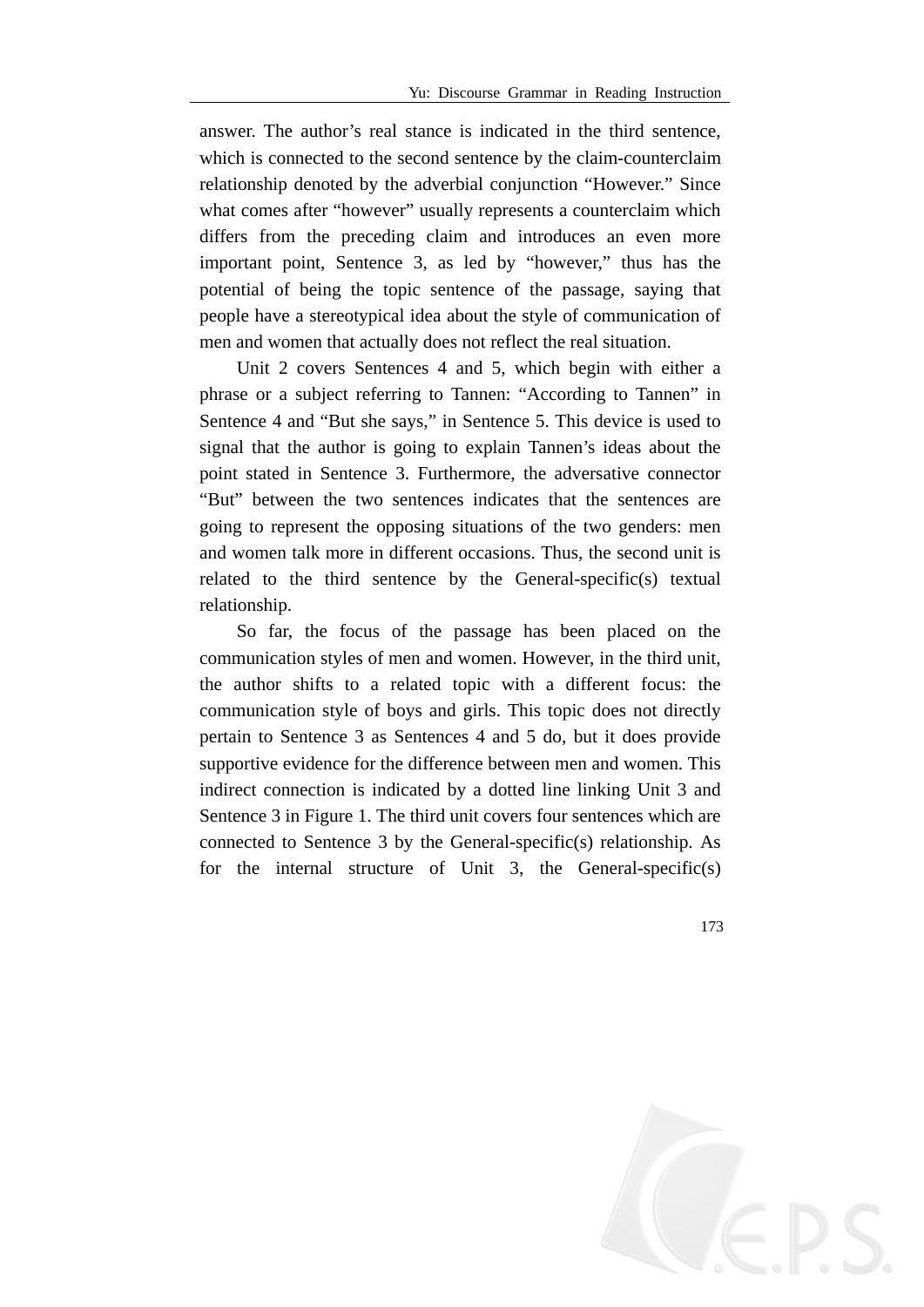relationship is again applied. The first sentence, Sentence 6, is a general statement that points out that differences exist between boys and girls. Then, Sentences 7 and 8 give specific explanations of girls' and boys' communication behaviors respectively. The unit ends with a conclusive remark in the last sentence, Sentence 9, which says that girls perform better at verbal skills. The textual relationships between sentences of the passage are summarized in Figure 1. The textual patterns in Figure 1 do not represent the only way to analyze the text. For example, other readers may choose to identify Sentence 3 as the first sentence of the second unit, since it begins with a connector "however," which usually serves as a demarcation marker of discourse units. The point is that readers should be aware of the textual patterns underlying strings of sentences.



**Figure 1 Textual Patterns of Text (3)** 

The above passage is used as an example of practice by which students learn to locate main ideas and to distinguish main and supporting information. The passage is followed by a reading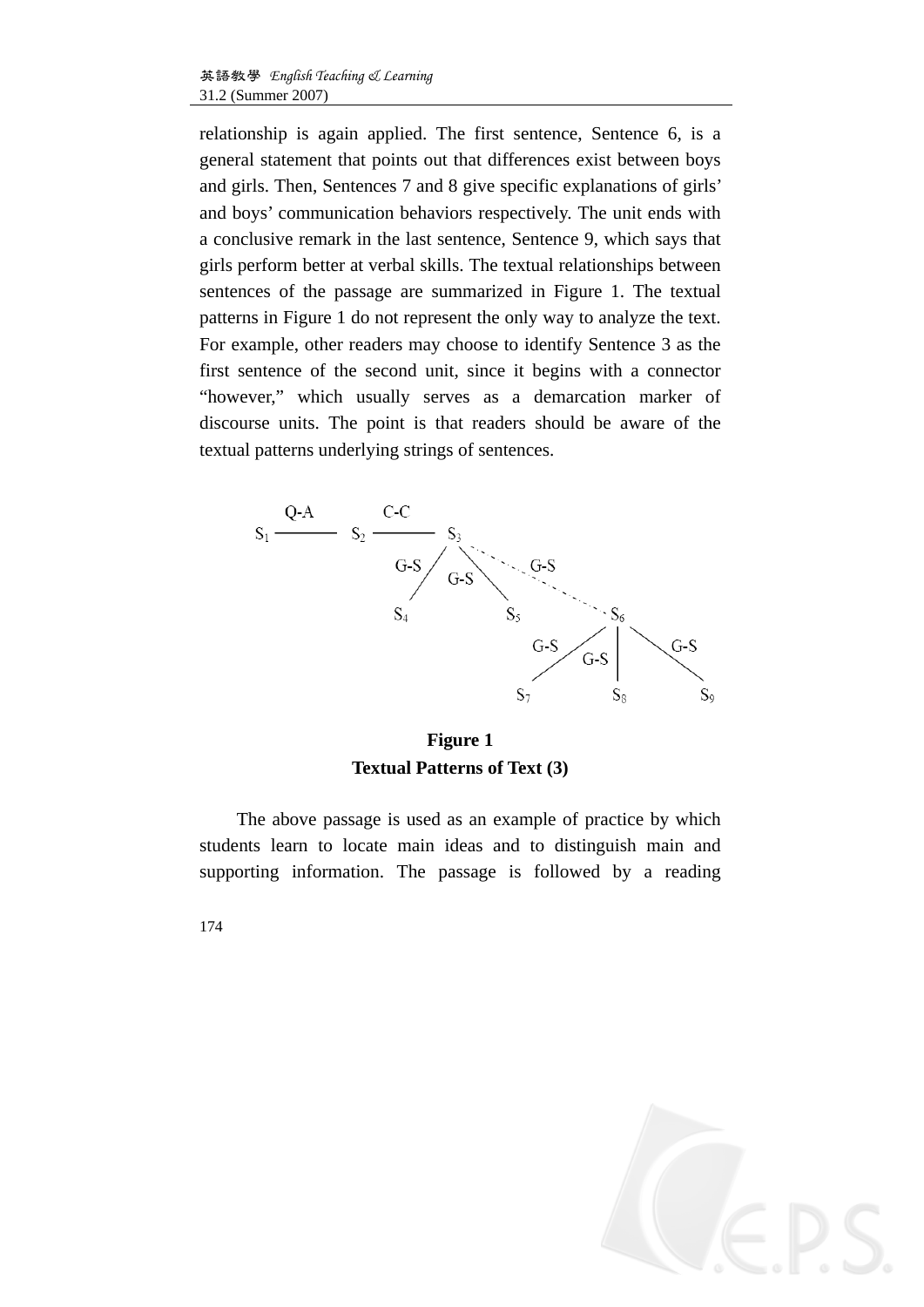comprehension question in the textbook that asks readers to choose the main idea of the passage from among five sentences:

- (a) Women talk more than men.
- (b) It's a stereotype that women talk more than men.
- (c) Men and women have different styles of talking, which may begin in childhood.
- (d) Little girls and little boys have different ways of playing.
- (e) Women talk more in private, and men talk more in public. (adapted from Kirn & Hartmann, 2002, p. 143)

To see how college students perform in this task, the researcher incorporated the reading comprehension question into the mid-term exam of twenty Commerce College Freshmen at a national university before they were taught the textual relationships. No students chose (a) or (d), and only one chose (b). The number of the students that chose the correct answer was also quite small: only seven students chose (c), the correct answer. However, twelve students chose (e). The fact that Option (e) has a strong distractive power could be owing to the failure of the students to identify the textual relationships in the text and thus being misled by the nature of the first sentence. The passage starts with a question at the beginning: "Who talks more—men or women?" and since most students have been taught about the concept of the topic sentence in their high school English class, they might simply take the question as the representation of the main idea. Among the five options, Option (e) is related to the question as it provides the answer to the first sentence. Therefore, most students chose (e) as the sentence stating the main idea of the passage. If the students applied text analysis skills, they would see that Option (e) only covers the content of the first two units of the passage and the point of Unit 3 is left out. Option (c), on the other hand, presents a more comprehensive statement of the main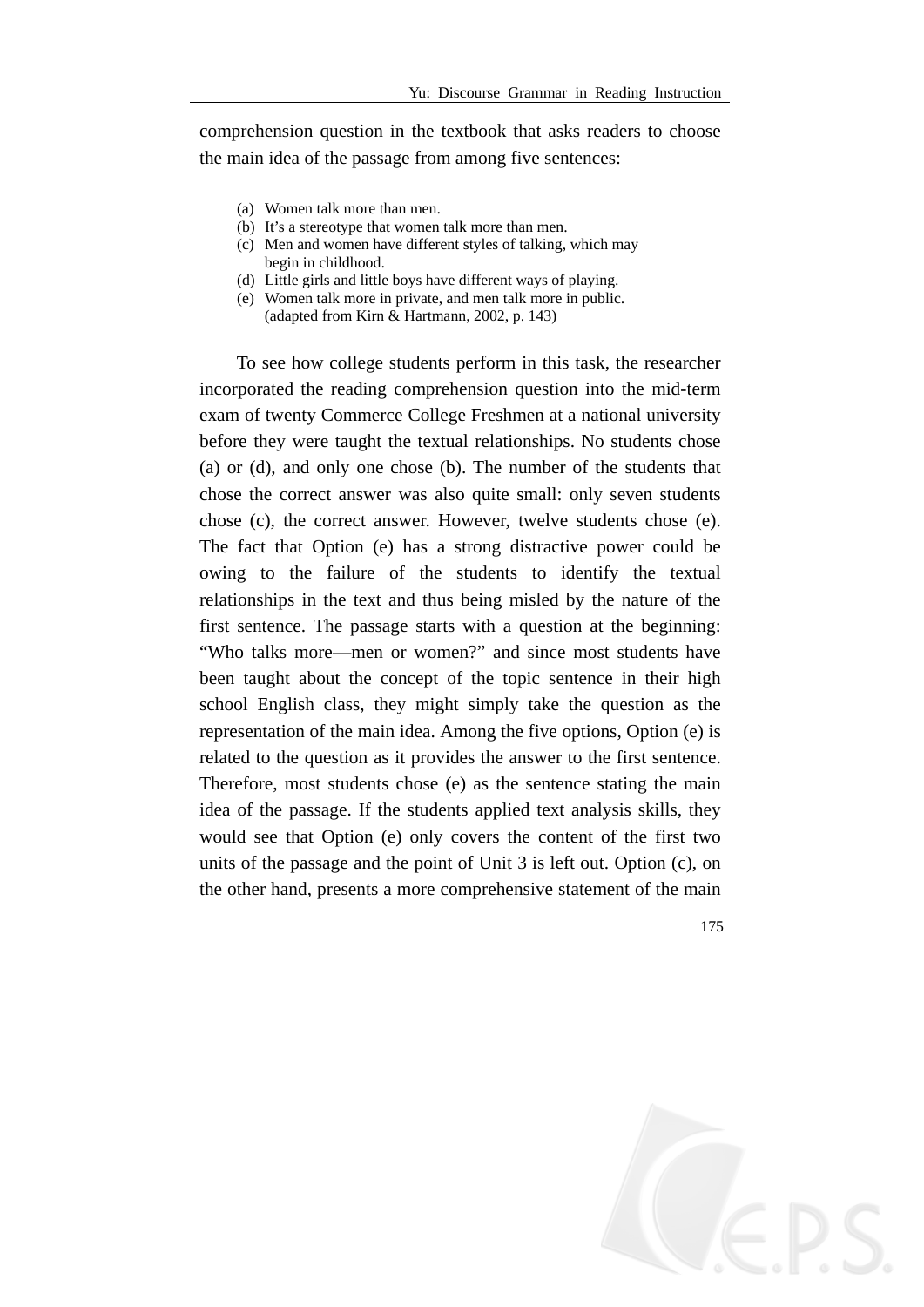idea. Thus, the problems with finding the main idea can be solved with the aid of textual analysis.

#### **Reading to Learn and to Integrate**

This section will take examples from the reading items of the new TOEFL, TOEFL Internet-based testing (iBT), to illustrate how the knowledge of textual relationships may facilitate academic reading. For decades, the TOEFL has commonly been used by universities across the USA as a tool to decide whether foreign students will be able to demonstrate a satisfactory performance in an English-medium academic curriculum. However, it has also been criticized in that the scores test-takers attain do not have predictive validity; in other words, the scores do not necessarily accurately predict a test-taker's performance in the curriculum. In response to this criticism, Educational Testing Service (ETS) commenced a series of studies, and presented three major directions of reform. The first change is to include performance tasks requiring integrated skills. The second is to design test materials that are close to the materials used in an academic context. The other change is to make the interpretation of the test scores more transparent to test users (Enright, 2004). The first two moves are related to the design of test items, which is also an indication that ETS has redefined the constructs of language skills in an academic setting. Reading itself does not stop at the comprehension of texts. It can provide input for writing or speaking, and this kind of function is closer to the role of reading in a real academic setting, where students read for a purpose. To demonstrate that they have learned from the reading, students at least need to take notes, or write reports and summaries on what they have read. The new TOEFL, thus, assesses the performance of test-takers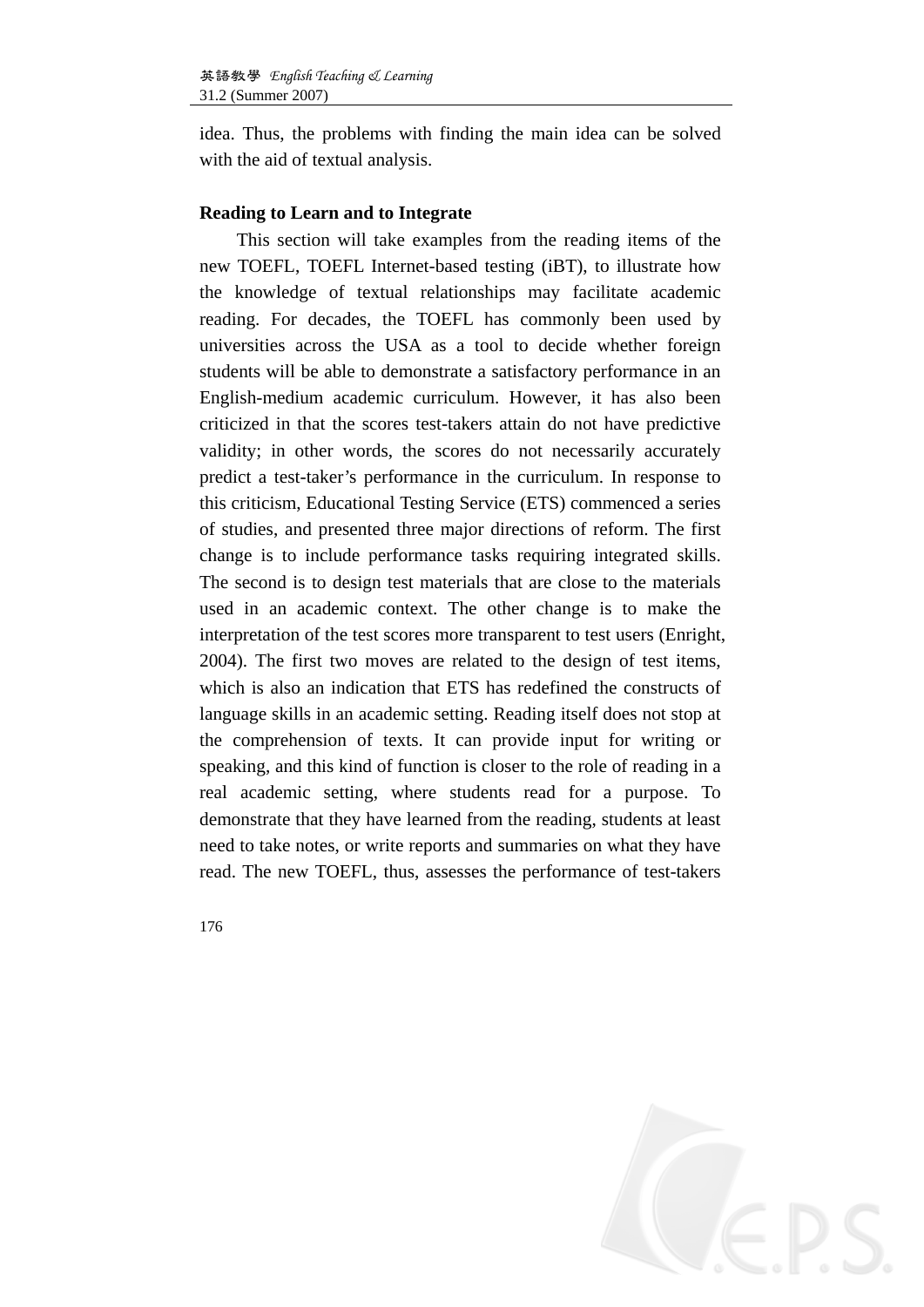through the use of integrated skills. This new type of item will result in better predictive validity and will cast a positive backwash effect.

On the basis of the new directions, the TOEFL research report (Enright, Grabe, Koda, Mosenthal, Mulcahy-Ernt, & Schedl, 2000) delimits the goals of reading as: (1) finding information, (2) achieving basic comprehension, (3) learning from texts, (4) integrating information. Among these purposes, the last two are newly proposed and are beyond the scope of the traditional TOEFL. The goals conform to the new directions of TOEFL that emphasize the evaluation of actual task performance in an authentic context. Accordingly, two new types of tasks are presented in the new TOEFL: completing charts and writing synthesis.

The first new task, chart completion, is for examinees to demonstrate how they can learn from texts, the third goal for reading in the TOEFL report. The chart is about the structure of a text. Here is one example of the reading-to-learn task: In Trites and McGroarty's (2005) research on the validity of the new tasks, the participants were given 12 minutes to read a passage of about 1,200 words. Then, four more minutes were given for note-taking. Next, the participants were asked to complete a chart within 15 minutes. At this stage, the examinees could refer to their notes but the passage was removed.<sup>1</sup> To successfully complete the chart, the participants needed to list relevant ideas, categorize the ideas, identify the main idea, and finally decide the relationships among the ideas. The chart may be a summary chart, or a chart of textual patterns. In a summary chart, examinees may be given a topic sentence. Then they are asked to

1

 $<sup>1</sup>$  In actual practice, examinees may be given 40 minutes to read two passages each</sup> containing about 600 words, to answer 12 multiple choice comprehension questions for each passage, and to complete a summary chart for each passage.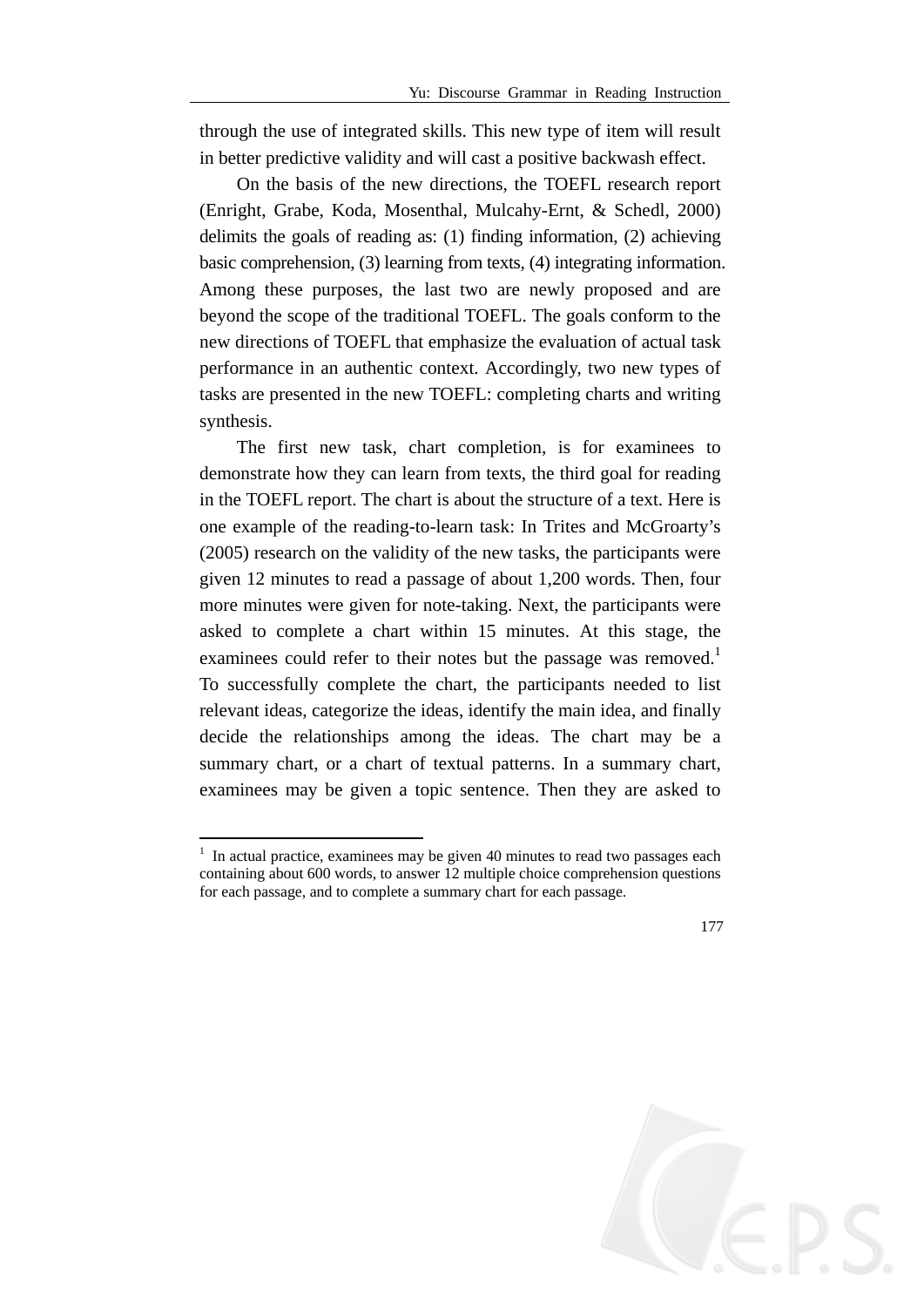choose three or four sentences from six or more choices that indicate the major ideas of the text. As for the chart of textual patterns, examinees may be required to identify the problems, solutions, causes, effects, or examples in the text and put them in the right boxes of the chart. In either case, the task of chart-completion requires discourse knowledge of textual relationships.

The second new task is writing synthesis. It aims at the integration of information, the fourth reading goal in the TOEFL report (Enright et al., 2000). The task is for the test-takers to identify the macro structures of texts, find the connection of ideas from different texts, and finally produce a synthesis based on the analysis of the texts. According to Trites and McGroarty (2005), the task has three parts. In the first part, test-takers are given 12 minutes to read two passages each of about 600 words which are both about similar topics; next, four minutes are allowed for note-taking; finally, the examinees have 15 minutes to write an essay about the information indicated in the two passages. At the final writing stage, the passages are removed, so the examinees may only refer to their notes. But they are not just expected to repeat the points of the passages. Instead, they are expected to connect and integrate the ideas or arguments of the original texts and explain how they are related to each other.<sup>2</sup> Although the item belongs to the writing component, reading skills are involved in providing resources for writing. In order to synthesize the ideas of the texts, readers need to be able to identify textual relationships first. Based on the textual structures, readers can further locate where main ideas occur, identify what they are, and figure how they are connected to each other.

1

 $2^2$  The input of the synthesis writing task of the new TOEFL consists of a written passage of 250-300 words, and a spoken lecture for 1-2 minutes on the same topic.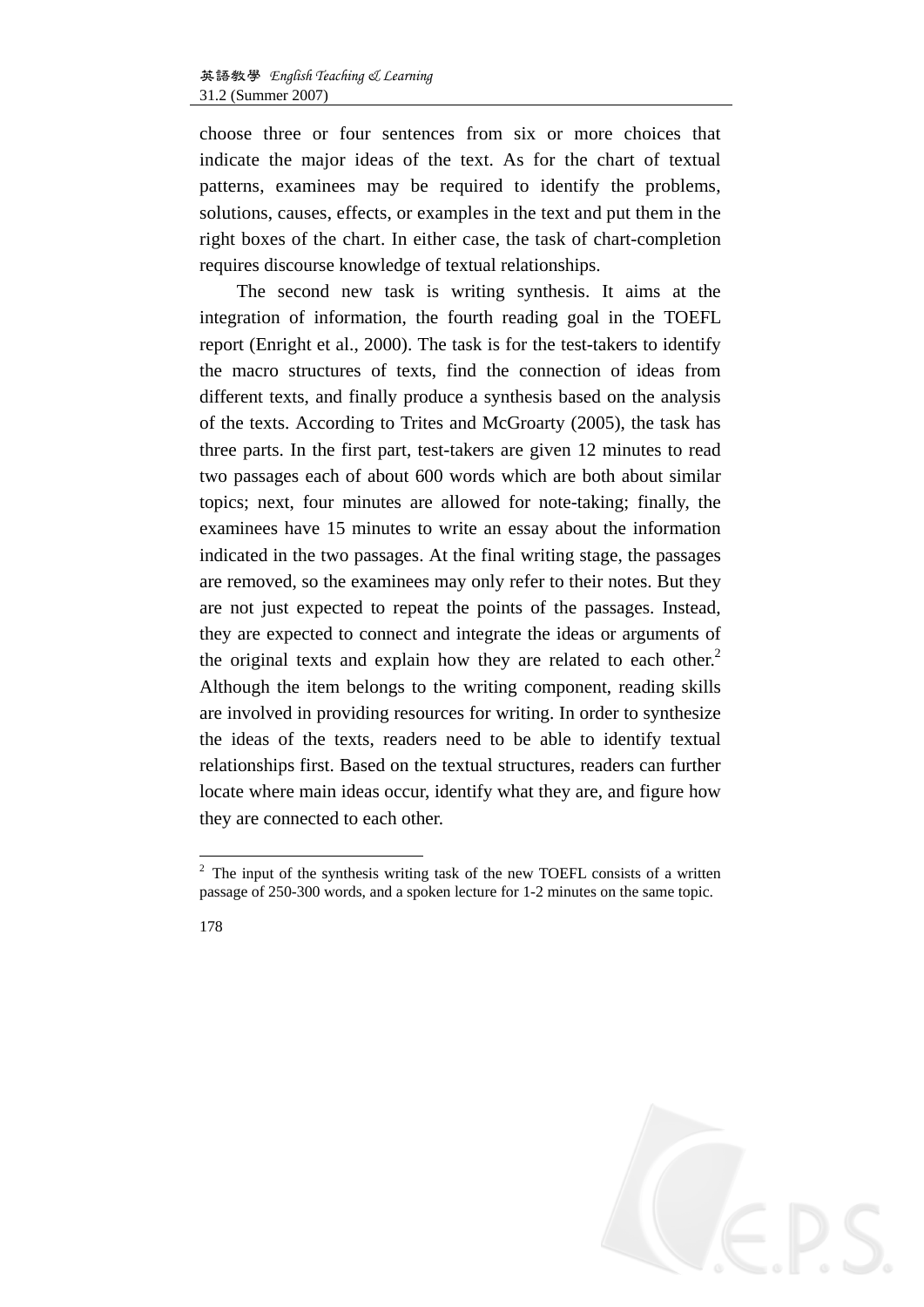### **INSTRUCTION IN TEXTUAL RELATIONSHIPS**

In the previous sections, we have demonstrated the nature and the importance of textual relationships for the reading task in the academic context. This section will explain how textual patterns are realized through language forms. It is proposed that two major categories of discourse-organizing words, discourse connectors and other discourse-organizing words, can be used to provide ways of identifying the linguistic clues in textual patterns.

#### **Discourse Connectors**

Studies on discourse structure have established general relationships among discourse units. For example, in a study on the structural relationships of texts, Stalter (1978) found that discourse units are connected to each other with four basic relationships represented by four types of connectors: "and," "but," "and then," and "therefore." These four types of relationships are similar to the findings of another study on semantic categories of conjunctions by Halliday and Hasan (1976). According to them, the conjunctions used to link discourse units are divided into four categories according to the semantic relationships they represent: additive, adversative, temporal, and causal. Figure 2 depicts the correspondence between Stalter's (1978) structure relationships and Halliday and Hasan's (1976) semantic categories of conjunctions. Figure 2 shows that the abstract conceptual ideas of textual relationships can be understood through the use of concrete language forms (i.e., conjunctions). Thus, the conjunctions do not connect sentences or clauses only. They also perform a connecting function in texts where conjunctions link discourse units together to form a text.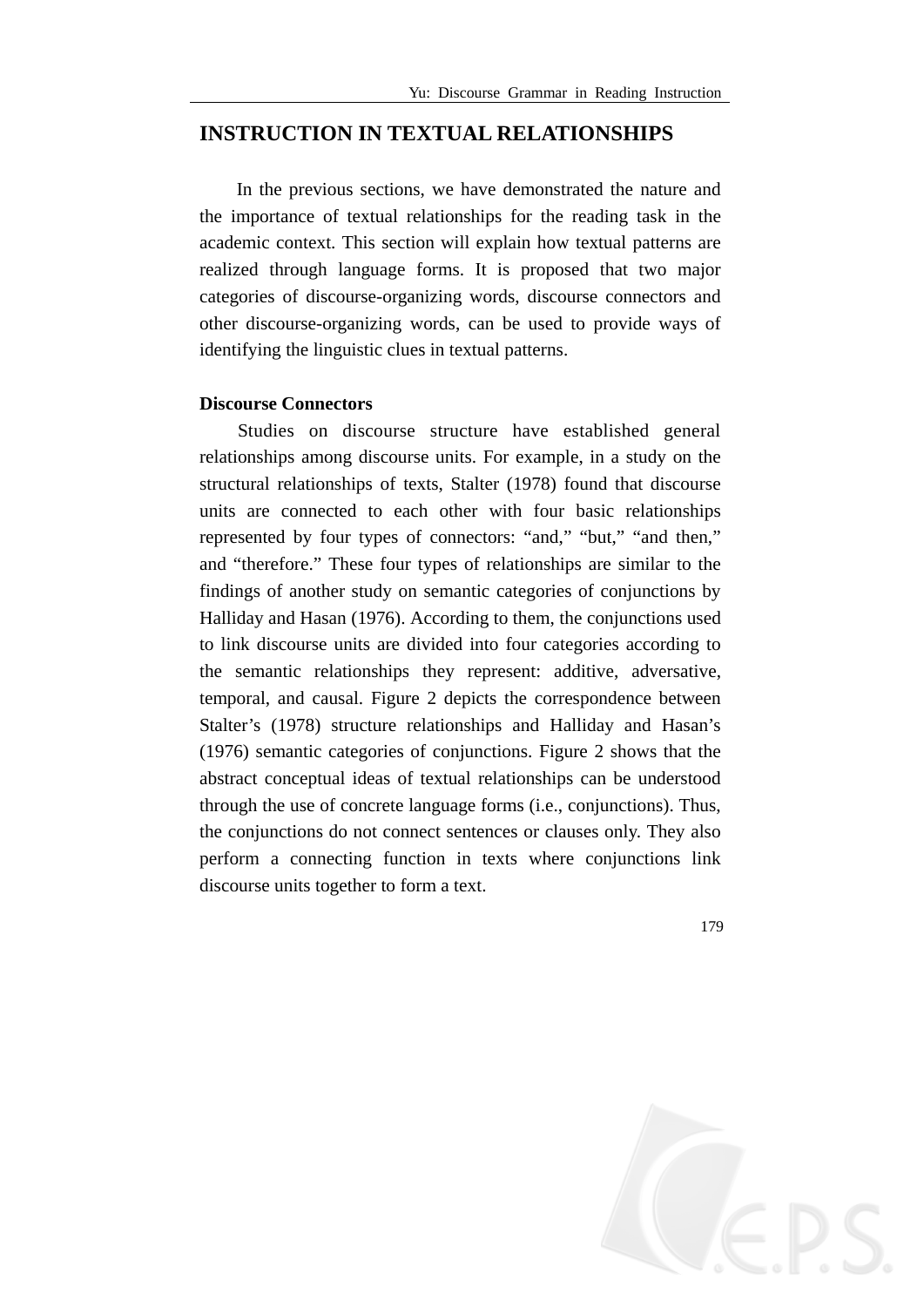| <b>Structure Relationships</b> | <b>Conjunction Categories</b> |
|--------------------------------|-------------------------------|
| And                            | Additive<br>⇁                 |
| <b>But</b>                     | $\rightarrow$ Adversative     |
| And then                       | $\rightarrow$ Temporal        |
| Therefore                      | Causal                        |

## **Figure 2 Correspondence Between Structure Relationships and Conjunctions**

Following the idea that each textual relationship has its corresponding conjunction type, teachers are suggested to introduce the discourse functions of conjunctions and make it the point of departure for instruction in structure relationships. The present study adopts Halliday and Hasan's (1976) framework to classify conjunctions into four categories and define their discourse functions. However, two modifications are made to serve the purpose of this study. First, Halliday and Hasan's treatment of conjunctions is still confined to their roles of sentential level connection. In the present study, however, the focus is on the linking function among discourse units. Furthermore, as the term "conjunction" has long been used in the expression of "sentence conjunctions" and as the connecting words extend beyond the traditional conjunctions to include prepositional phrases like "in addition" and adverbial words like "consequently," the present study uses the term "connectors" instead to name the connecting words and phrases.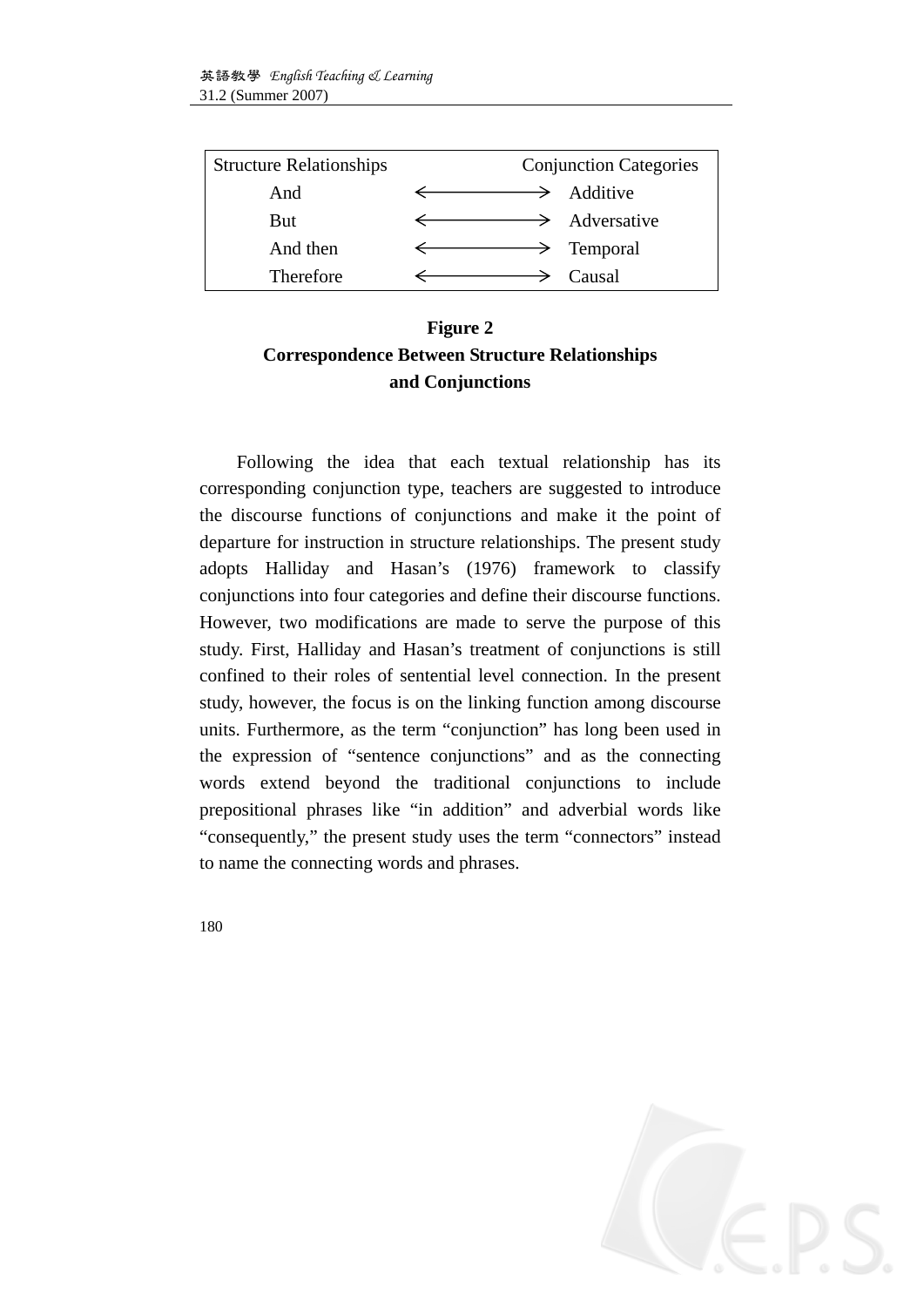*Additives.* The first class of connectors is the additives. The additives are used to connect units talking about the same point, and representing similar, parallel, and mutually supportive ideas. Connectors belonging to this group are frequently used to organize texts that explain one general idea by providing specific features, members, or examples for the idea. The following text illustrates the use of additives:

(4) There are several solutions to the problem of sick-building syndrome, among them cleansing the building. **First**, of course, experts must determine the specific cause in any one building. **Then** workers probably need to take out carpets, wallpaper, and ceiling tiles in order to remove mold and bacteria. **Also**, they need to clean out the air conditioning system and completely rebuild the system of ventilation. They should remove synthetic products and bring in natural products, instead, if they are available. (Kirn & Hartmann, 2002, p. 30)

This text contains three additives which describe three specific jobs relating to "cleansing the building." With this class of connectors in mind, readers may easily decide the main idea, presented in the beginning before the details, as that of solving the problems of a sick-building by cleaning the building, which is also the general statement for the three details. In other words, in the General-specific(s) textual pattern, the general statement represents the main idea; the other sentences, led by the additives, serve as supporting sentences.

*Adversatives.* The adversatives represent another group of connectors that are used to introduce a discourse unit representing a point different from or opposite to that made in the foregoing unit. Members of this category include "but," "however," "yet," "actually,"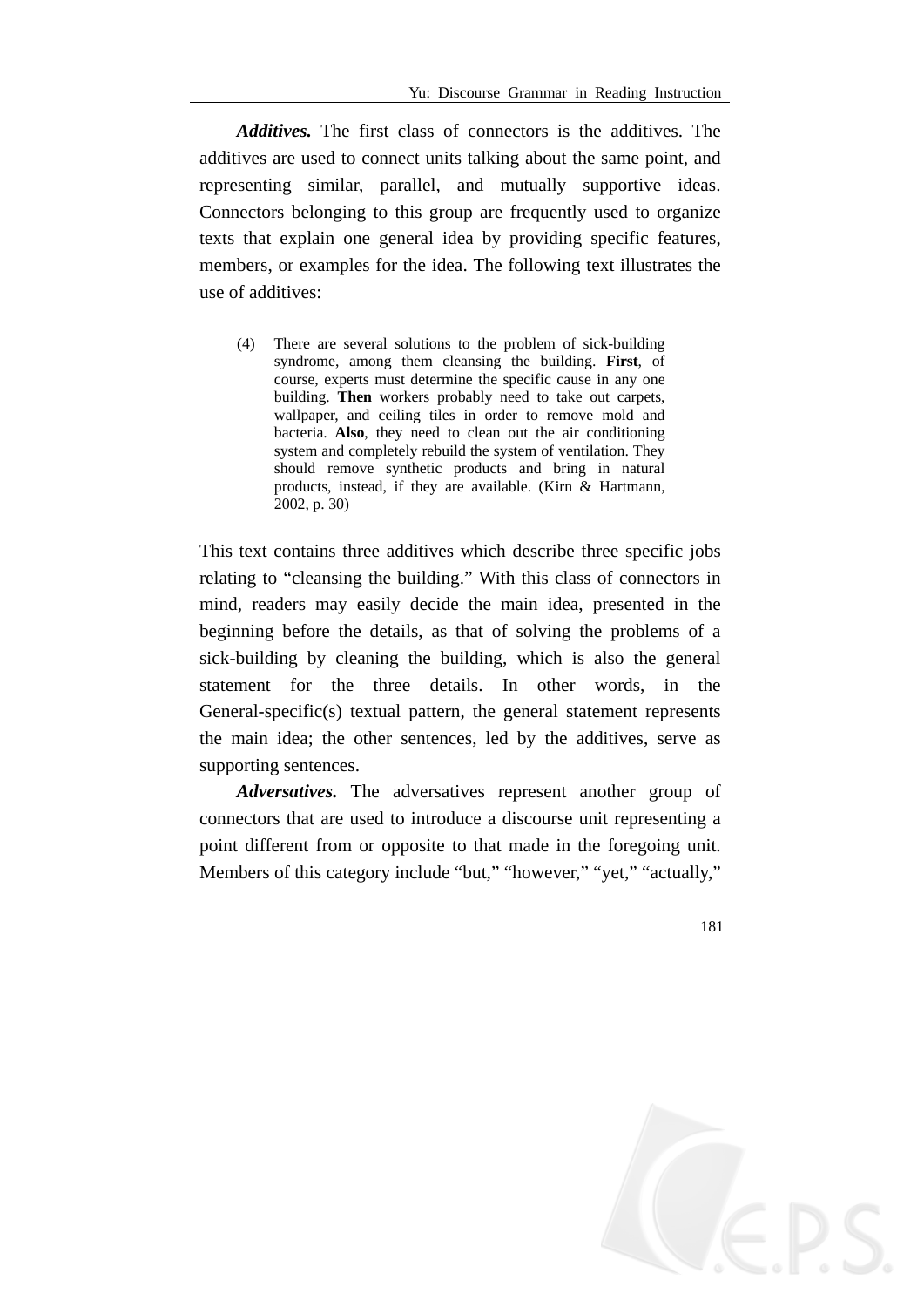and many others. With such a nature, adversatives are usually found in the Claim-counterclaim textual pattern. And they frequently serve as discourse boundary markers which often lead units carrying important information or major ideas. Text (5) demonstrates the typical function of adversatives.

(5) People have worried about smog for many years, and the government has spent billions of dollars to try to clean up the air of big cities. **But** now we find that there is no escape from unhealthful air. Recent studies have shown that air inside many homes, office buildings, and schools is full of pollutants: chemicals, mold, bacteria, smoke, and gases. These pollutants are causing a group of unpleasant and dangerous symptoms that experts call "sick-building syndrome." First discovered in 1982, sick-building syndrome most often includes symptoms similar to the flu (watering eyes, headaches, and so on) and respiratory infections such as tonsillitis, bronchitis, and pneumonia. (Kirn & Hartmann, 2002, p. 29)

In this text, the sentence/unit before "But" points out the fact that smog has long been a concern of both ordinary people and the government. The content of this statement or claim, however, is not the real problem. According to the author, the "unhealthful air" inside buildings is a greater threat to health. The warning is presented in the unit led by "But" and all the following sentences concentrate on the sick-building problem. In other words, in this Claim-counterclaim pattern, the main idea is presented in the counterclaim part and the adversative "but" links the counterclaim to the claim. The Claim-counterclaim pattern is one of the most common textual patterns in expositions. When this pattern is used, the main idea or point is always put in the second part, the counterclaim. This principle finds support in both text (5) and text (3), where the authors' points are given in the units introduced by "but' and "however"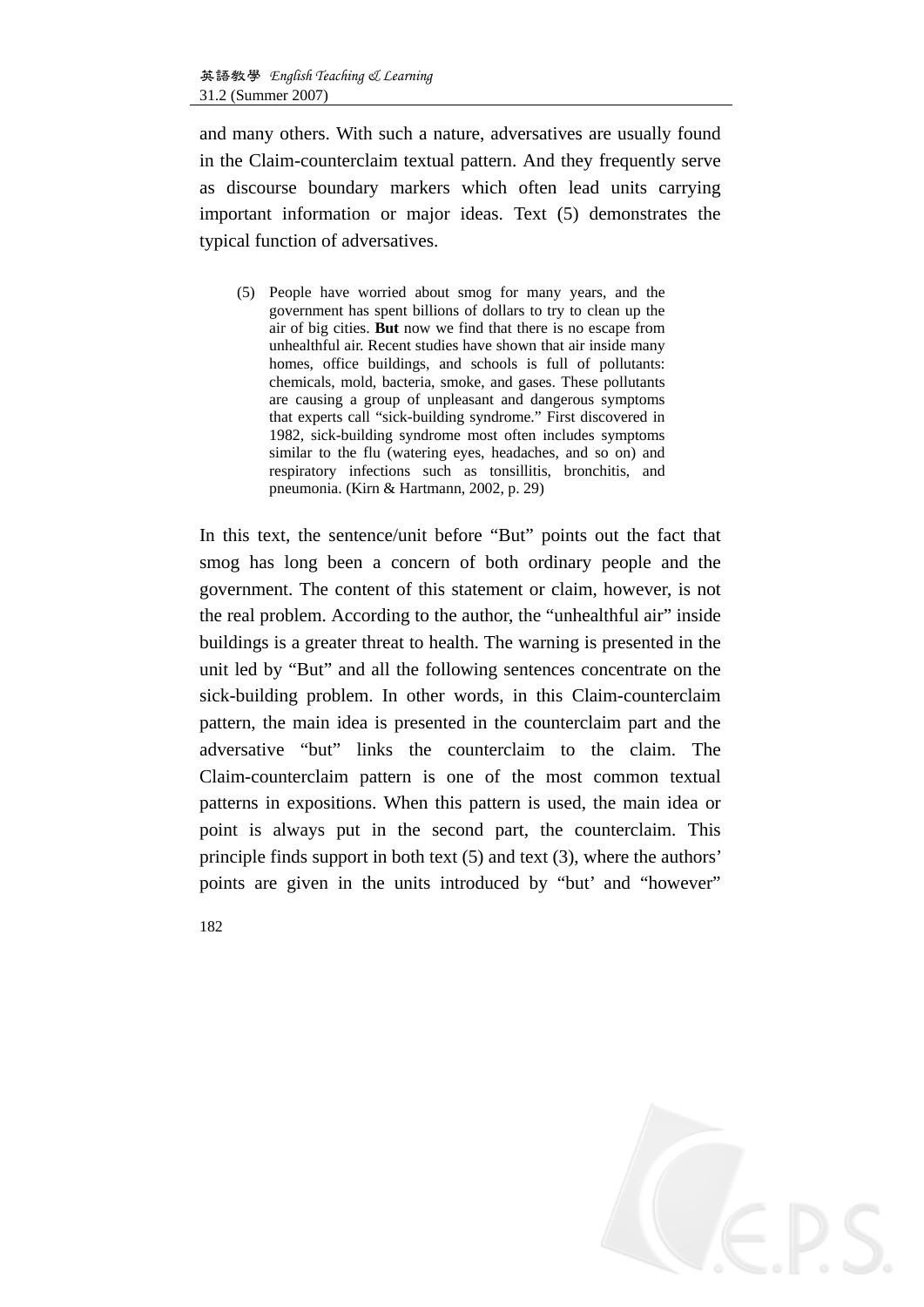respectively. The pedagogical implication is that students can effectively locate the main idea of a passage if they have been taught this particular feature of adversatives.

*Temporals.* Temporals indicate the sequence of stages or steps of a procedure, an event, or a story. Sequential temporals include "first," "next," "after that," "finally," etc. Some temporals are used to show the time when the event happens. Temporals which serve this function include "when," "from now on," "now," and "just then." By setting the time frame of events, temporals perform a connecting role in a discourse to link the units together. Below is a text for illustration:

(6) **These days**, urban lifestyles seem to change very fast. It is more than just clothing and hairstyles that are in style one year and out of date the next; it's a whole way of living. **One year** people wear sunglasses on top of their heads and wear jeans and boots; they drink white wine and eat sushi at Japanese restaurants; for exercise they jog several miles a day. However, **the next year** everything has changed. Women wear long skirts; people drink expensive water from France and eat pasta at Italian restaurants; everyone seems to be exercising at health clubs. **Then**, suddenly, it has changed again. Men shave their heads and wear earrings; people wear only natural fabrics (safe for the environment); they drink gourmet coffee and eat Thai food; for both leisure and exercise, they go inline-skating. (Kirn & Hartmann, 2002, p. 85)

Text (6) contains four temporals. Each temporal introduces a unit describing a particular stage when major changes of lifestyle happen. The temporal phrase "These days" leads sentences describing a phenomenon that lifestyles change rapidly, which actually is the main idea of the paragraph. In order to convince readers of this point, the author provides details and examples to illustrate the changes over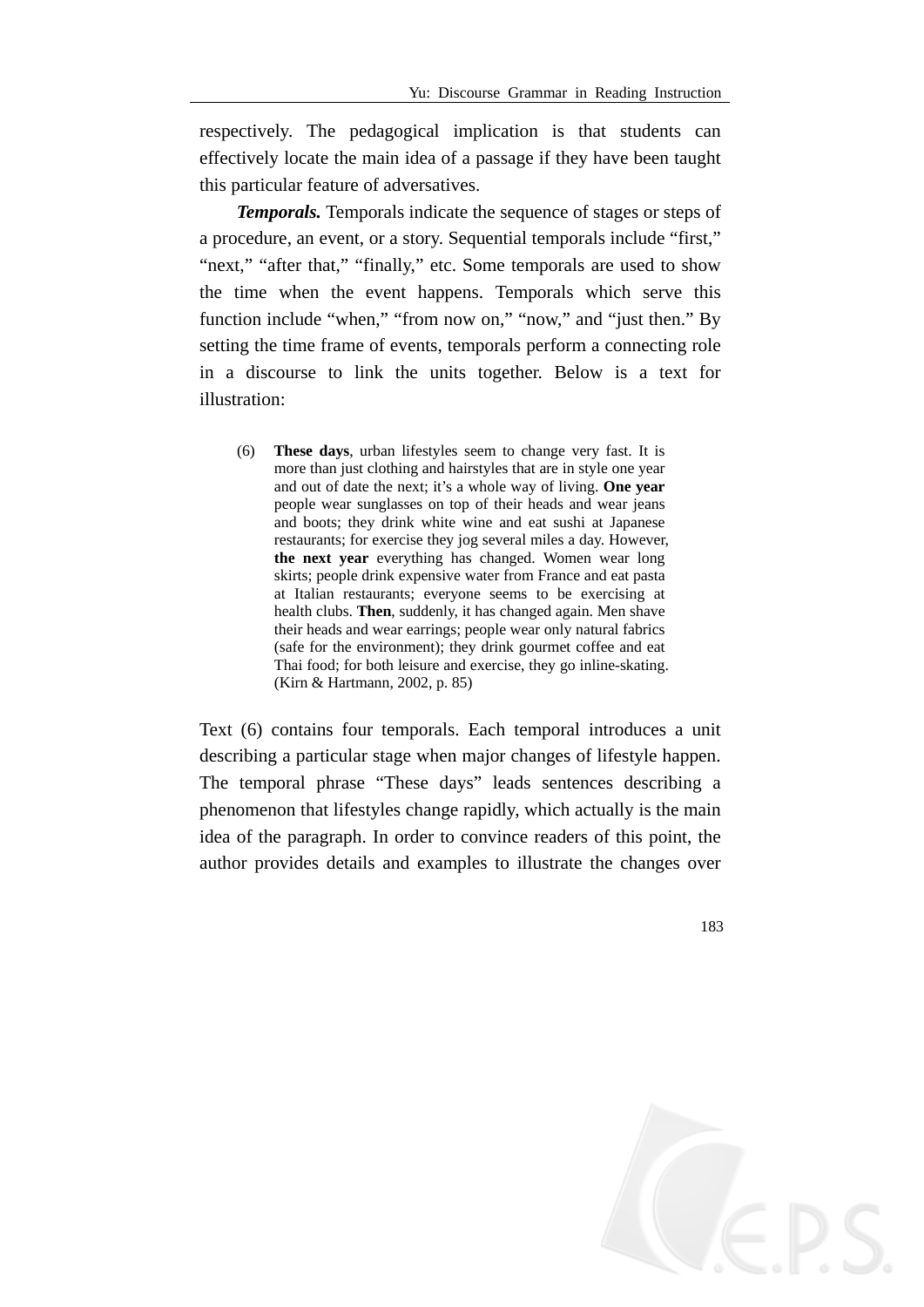time. The temporals like "One year," "the next year," and "Then" set the time frames of three different periods. Referring to the temporal connectors, readers are able to follow the evolution of lifestyles.

*Causals.* The causal connectors can be divided into two subcategories: a group of cause connectors and a group of effects. It is quite interesting that the group of causes actually has far fewer members than the group of effects. For the former group we find only "because" and "for" to be used at or above the sentence level. There are other phrases for causes like "owing to" or "due to," but they are used within sentences rather than at the discourse level. On the other hand, we find many connectors of effects used at the discourse level: "consequently," "therefore," "as a result," "hence," "for this reason," etc. Further research is needed to examine the significance and implication of this observation. In the following text, we see the function of causals as discourse connectors.

(7) Instead of firing workers at times of hardship, some companies slice a few hours off everybody's workweek and pay. Sharing work in this manner has positive effects on workers and the company. Workers are less anxious about being unemployed and feel they are part of a community of people working together. In addition, quality remains high because the company retains all of its experienced workers, rather than firing them to save money. **Consequently,** because they are fully staffed, companies that have instituted work sharing are better equipped to meet increased demand when business recovers. Also, when times get brighter, workers are more willing to put in long hours for a company that helped them through a tough spell. (Langan, 2004, p. 253)

In Text (7), we can see that the whole passage is divided into two parts, with the first part focusing on the company's policy in hard times, and the second part on the effects of such a policy. The two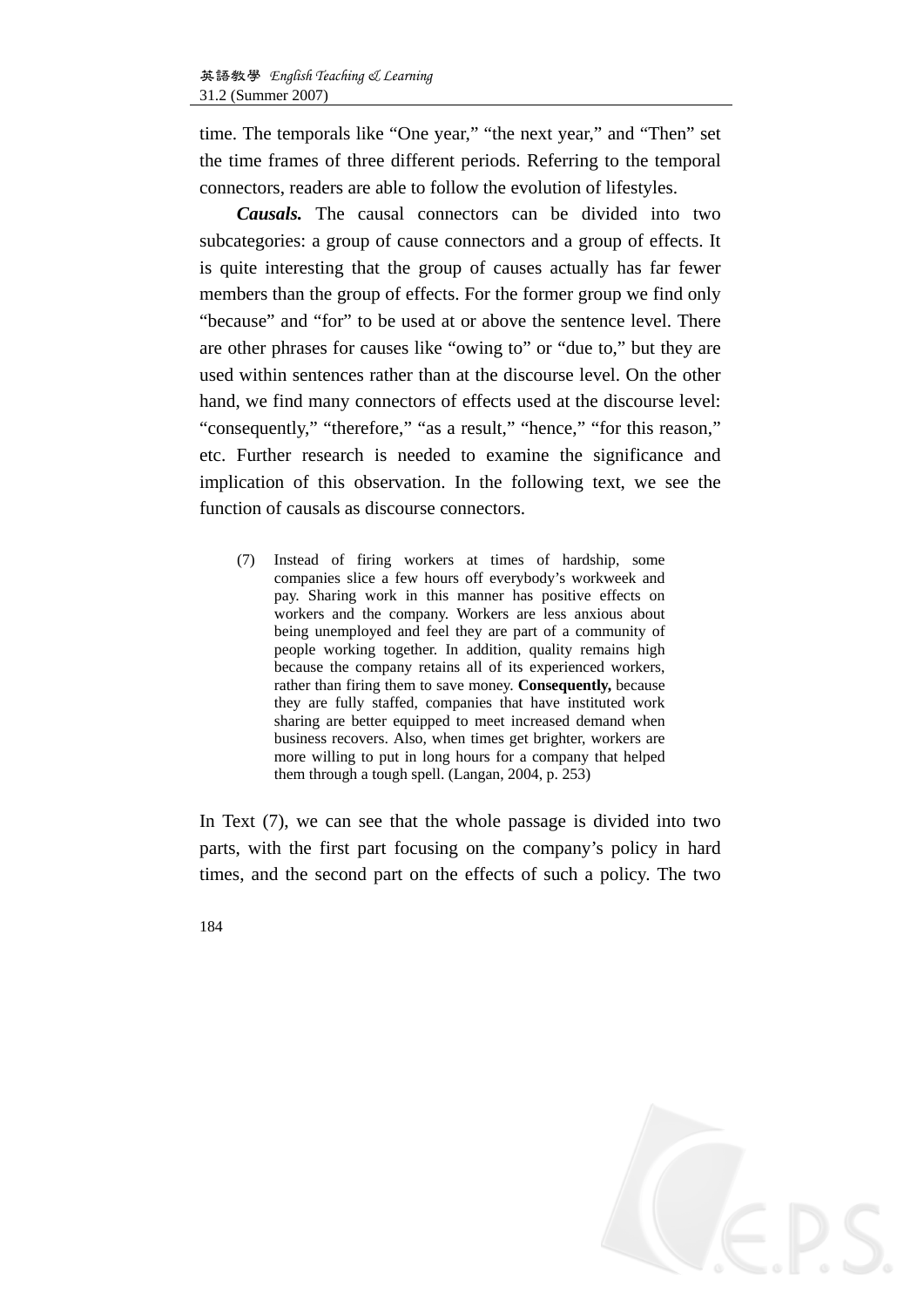parts are connected by the causal word, "consequently."

#### **Other Discourse**-**organizing Words**

In addition to discourse connectors, there are groups of discourse-organizing words that are used in different textual patterns. They are all content words belonging to grammatical categories of nouns, verbs, adjectives, adverbs, etc. In a particular text, words carrying similar textual relationships occur repeatedly in different parts of sentences to organize the discourse (McCarthy, 1991). If readers recognize those words, they can identify the textual relationships accordingly. Below is an example of the use of discourse-organizing words:

(8) Islands are geographical formations that are completely surrounded by water, yet many islands are covered with a rich assortment of plant life. It may seem surprising that so much plant life exists on many islands, yet there are surprisingly simple explanations as to how the vegetation has been able to establish itself there. **Some** islands were formerly attached to larger bodies of land, while others were created on their own. Islands that were created when flooding or rising water levels cut them off from their neighbors often still have the plant life that they had before they were cut off. **In cases** where islands formed out of the ocean, they may have plant life from neighboring lands even though they were never actually attached to the neighboring lands. Winds carry many seeds to islands; some plants produce extremely light seeds that can float thousands of feet above the Earth and then drift down to islands where they can sprout and develop. Birds **also** carry seeds to islands; as birds move over open stretches of water, they can serve as the transportation system to spread seeds from place to place. (Phillips, 2006, p. 94)

Text (8) is a reading exercise for chart completion used in the new TOEFL. Test-takers are asked to choose three among six choices that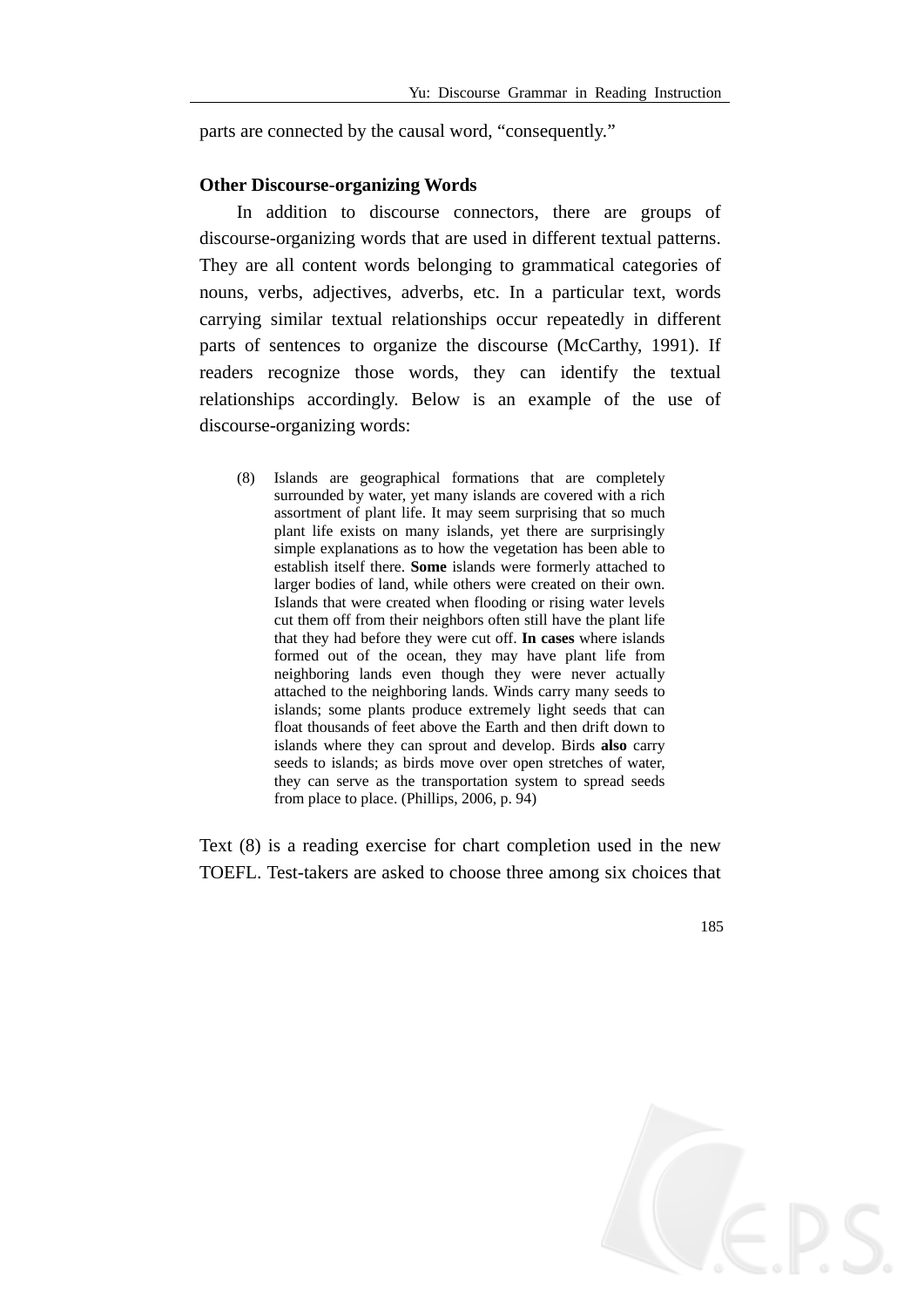tell the supporting ideas of the topic. The main idea statement is given first as, "This passage discusses the ways that plant life is able to develop on the island." Then six choices follow:

- 1.Some seeds are able to float great distances in the air.
- 2.Some plant life existed before islands were cut off from larger bodies of land.
- 3.Some islands have many different varieties of plants.
- 4.Birds sometimes carry seeds to islands.
- 5.Some islands were created when rising water cut them off from larger bodies of land.
- 6.Some plant seeds are carried to islands by the wind.

(Phillips, 2006, p. 94)

As the readers may have found, all the choices are mentioned in the text. But only three of them are important ideas. In order to complete the task, readers have to identify the structure of the text. The phrase "discusses the ways" appearing in the statement of the main idea implies the passage to be of an additive structure. However, in the passage, only one additive connector—"also"—is used. To establish the text structure, other organizing words are used—the determiner "some," and the prepositional phrase "in cases." The two words/phrases, though belonging to different grammatical categories, carry the similar meaning of "addition." And by examining the sentences after the three organizing words, readers immediately identify the three specific ways for the plants to survive: they were already existing on the island before it was cut off; the spreading of the seeds by the wind; and the transporting of the seeds by birds. In other words, this additive structure is developed by way of the General-specific pattern.

Let's take another example to see how discourse-organizing words operate: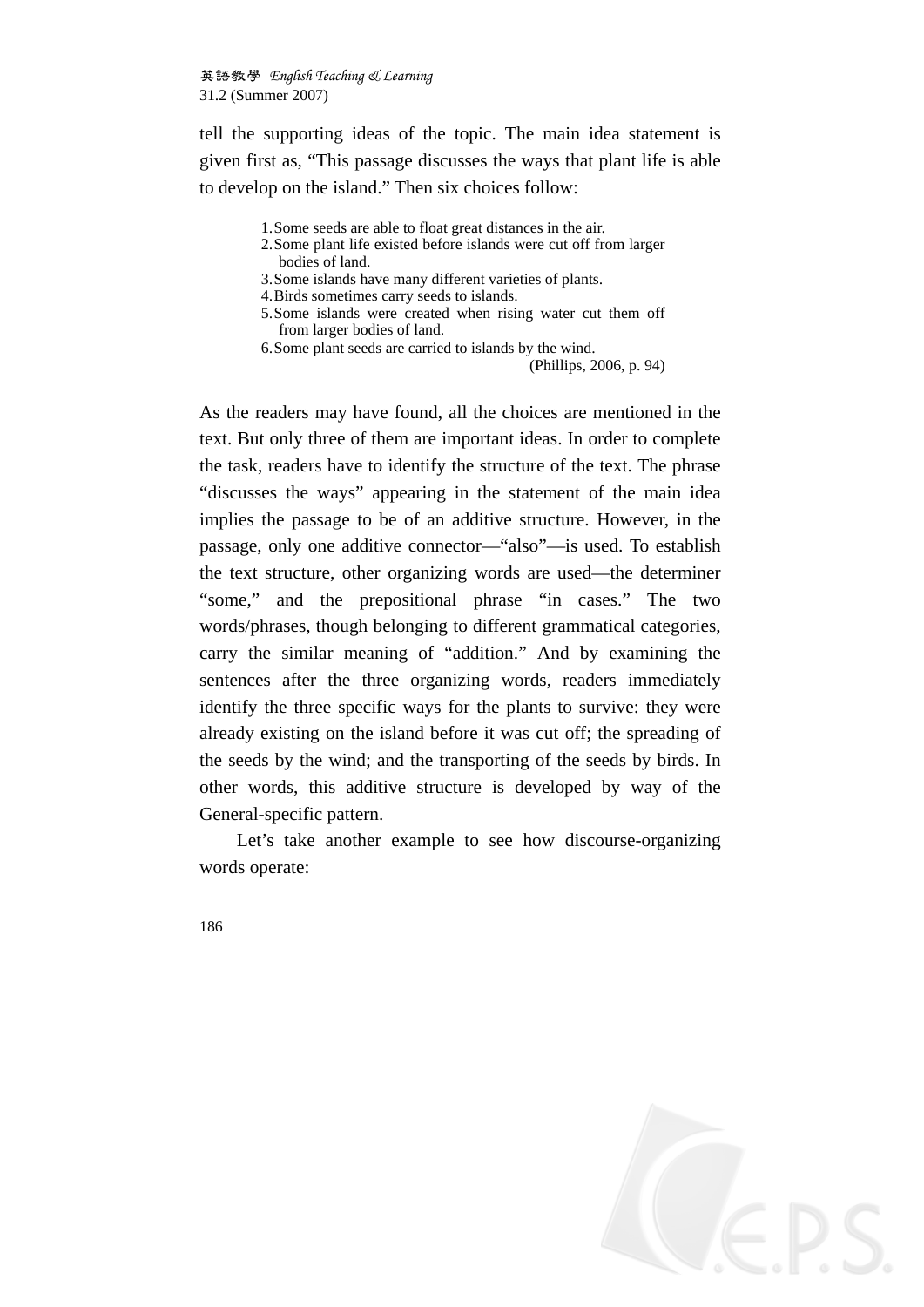(9) Vitamins are powerful substances, as seen when people consume too little or too many. A deficiency of vitamin A can **lead to** blindness. A lack of the B-vitamin niacin can **cause** symptoms of mental illness, and an absence of the B-vitamin thiamin can eventually **produce** nerve, heart, and brain abnormalities. Doing without vitamin C can **lead to** scurvy, and failing to take in vitamin D can retard bone growth. The **consequences** of deficiencies are **so** dire, and the **effects** of restoring vitamins **so** dramatic, **that** people spend billions of dollars every year on vitamin pills. They are advised to remember that many vitamins hold the potential for toxicity if taken in amounts that far exceed recommended dietary allowances. (Langan, 2004, p. 237)

This passage is obviously of the Cause-effect structure. Again, we find no connectors in the text. But the repeated nouns and verbs denoting the "effects" show that the passage is mainly about the effects of "too little or too many" vitamins.

The above two examples demonstrate that groups of words associated with certain meanings can also perform the task of establishing textual relationships as connectors. In addition to the General-specific and Cause-effect text organizing words, several other groups of words have been proposed in different studies (Francis 1986; Hoey, 1983; Jordan, 1984; Winter 1977).<sup>3</sup> Below are lists of organizing words for some textual relationships:

1. Problem-solution: problem, dilemma, difficulty, demand, issue, hamper, prohibit, solution, answer, outcome, measure, method, tackle, cope with, solve

1

<sup>&</sup>lt;sup>3</sup> The discourse-organizing words are referred to by different terms by researchers with different concerns. They are referred to as "vocabulary 3," because of the mixed nature of function and content vocabulary (Winter, 1977). They are called "anaphoric nouns" because the interpretation depends on other parts of text (Francis, 1986). They are named "procedure vocabulary" because they do an organizing job (Widdowson, 1983). We adopt the term used by McCarthy (1991) because it most directly reflects the discourse function of the words.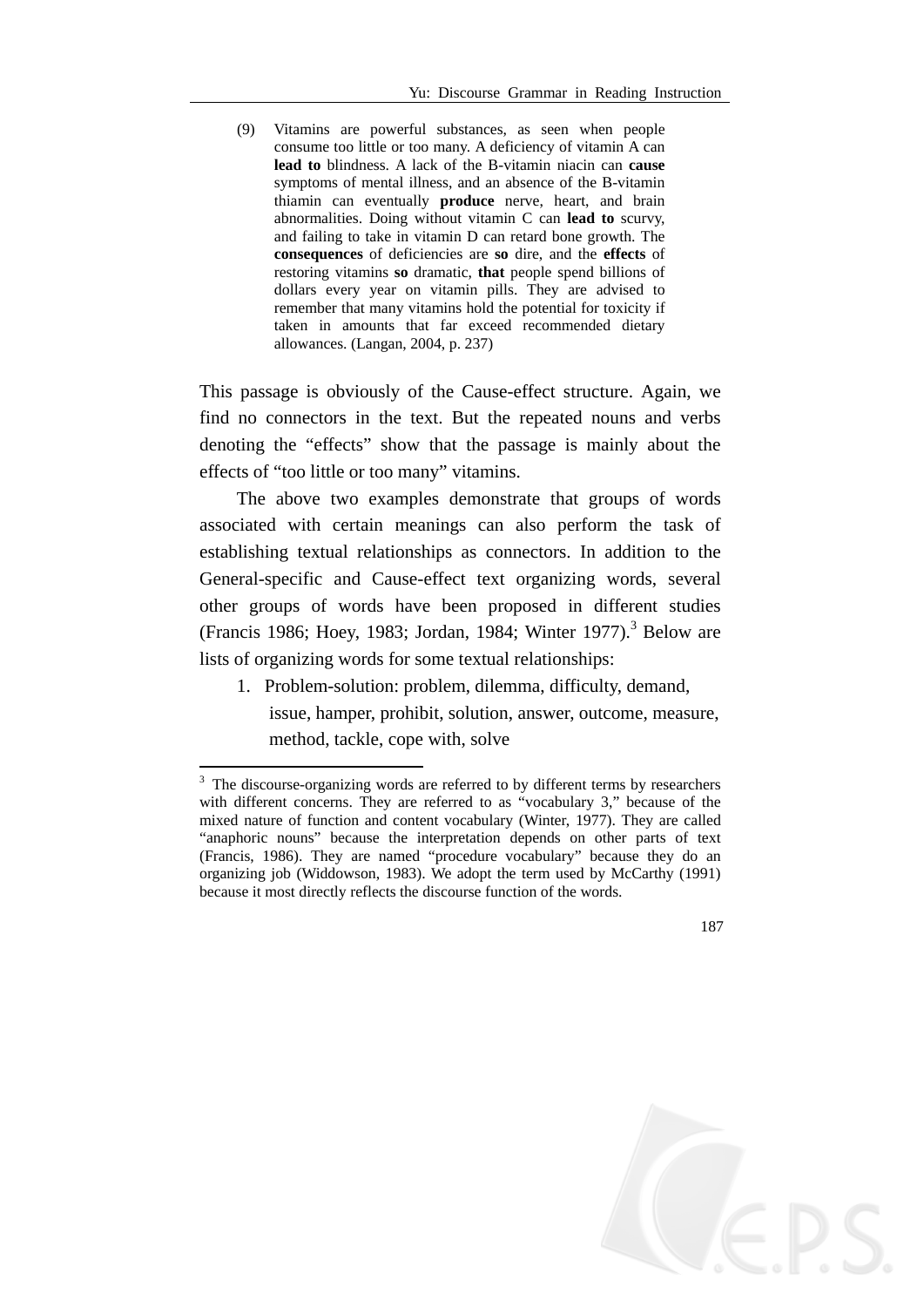- 2. Claim-counterclaim: opposition, viewpoint, argue, against, different, in contrast, rather, still
- 3. General-example: illustration, specifically, in particular, illustrate, explain, such as, like

The word lists of textual relationships are endless. As students learn more, their lists expand accordingly. Teachers only need to inform students of the discourse-organizing function of vocabulary, to remind them to be sensitive to these words, and to ask them to collect their own lists of organizing words. Gradually, they will become sensitive to structure relationships, too.

### **Textual Relationships, Structure Relationships, and Organizing Words**

So far, the correspondence between the four structure relationships and the four categories of connecting words has been presented and explained. However, it is not clear how the eight textual relationships fit in with the four structure relationships. Comparing the eight textual relationships presented earlier with Stalter's (1987) structure relationships, we find the former represents more specific textual patterns which can be further grouped under the more general structures in Stalter's model. Also, there is no one-to-one correspondence between the structures and the textual relationships. One basic structure may be developed by the use of more than one textual relationship. For example, the General-example(s), General-specific(s), and Group-members can all be grouped under the "And (additive)" category, since all three patterns support one single idea by giving one or more specific features, members and examples which can be added up to reinforce the idea. At the same time, one textual relationship may be available for different structures.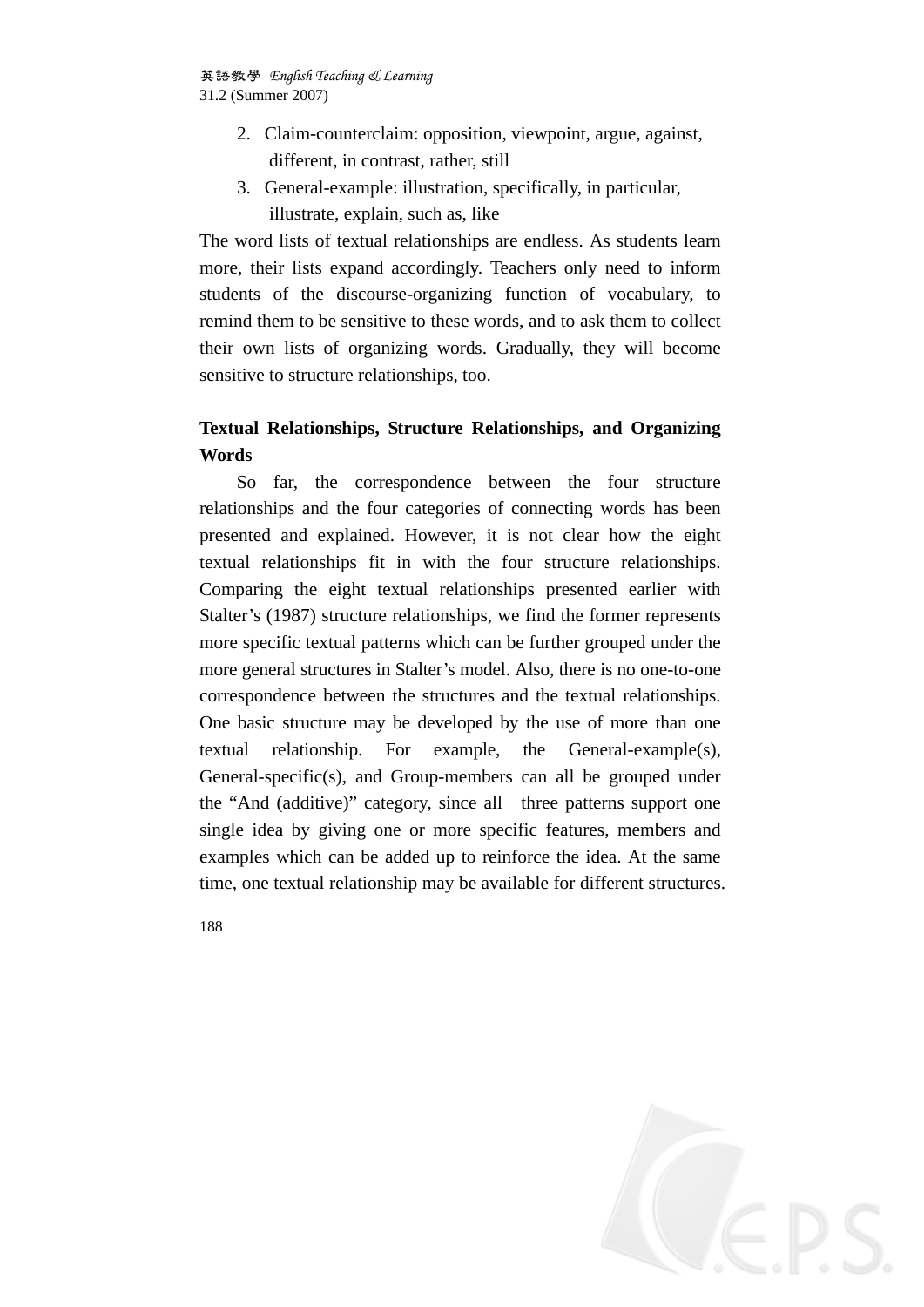To take the Problem-solution pattern as an example, after the statement of a problem, the author may adopt the "And (additive)" structure and list several solutions to the problem one by one. Or if the solutions form a chain and are to be worked out one after the other, the author could fit the Problem-solution pattern in with the "And then (temporal)" structure.

In short, the relationships among the three ideas can be interpreted in terms of abstractness or generalness. The basic structures are at the top of the ladder of abstractness. They are intended to cover all the relationships among the discourse units in the most general way. Then, at the next lower level comes the textual relationships. Textual relationships show ways to understand the structure. For instance, in a passage that aims to explore the greenhouse effect, the basic structure would likely be the "Therefore (causal)" structure, since the explanation of the causal relation is the main idea. However, in the process of actually representing the effects, the author has alternative patterns from which to choose to construct the causal structure. He or she may use the General-example(s) pattern by offering example(s) of the effects. Or he or she may use the Question-answer pattern by raising the question of what the greenhouse effect may bring in the beginning and then making the rest of the passage describe the phenomena to answer the question. Finally, a further step down the ladder to the solid earth, are the concrete linguistic forms, the connectors and other organizing words that translate the abstract relationships into language.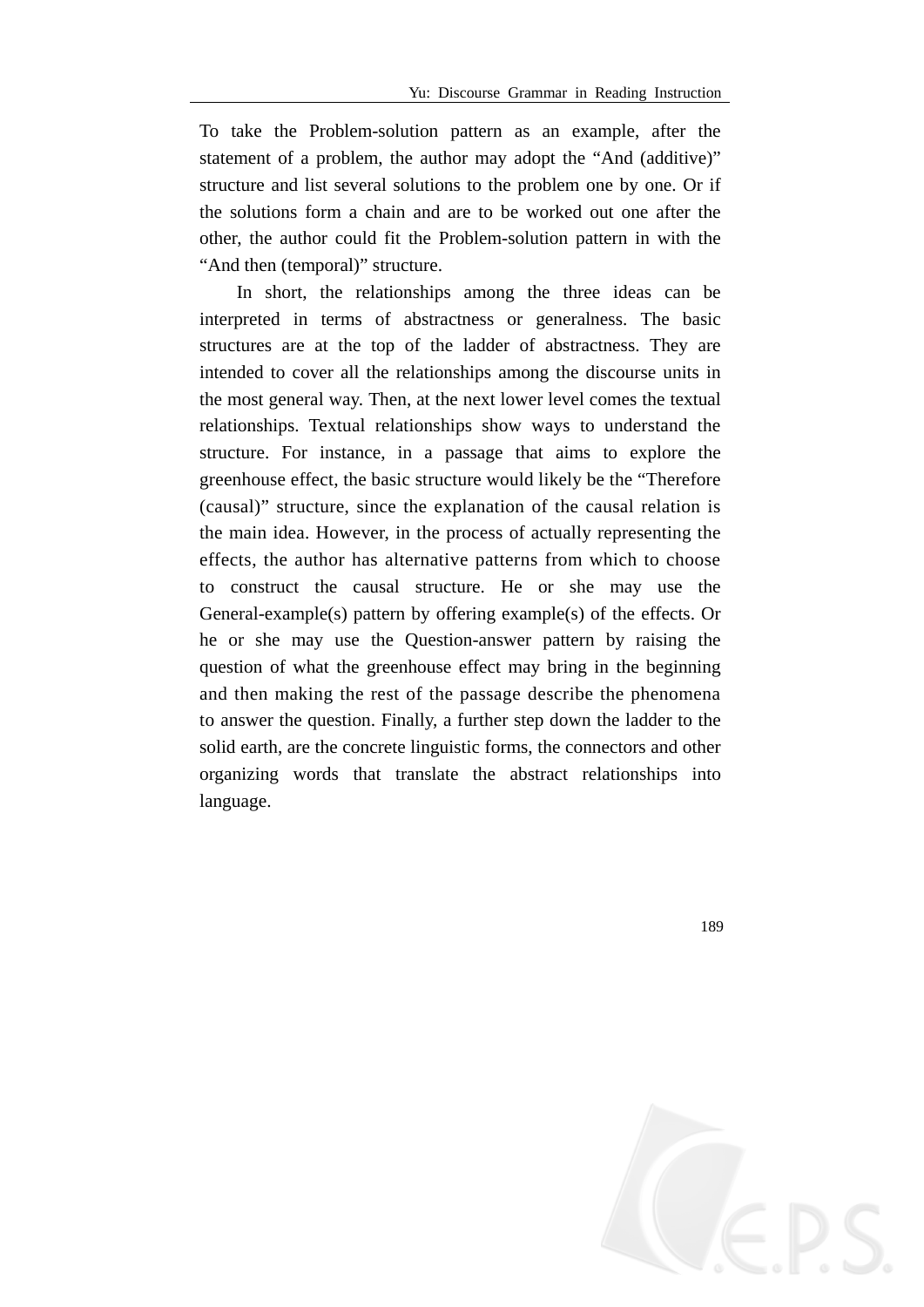## **CONCLUSION**

The importance of reading skill can never be overemphasized. In particular, in the academic context, English reading is the major route to the temple of knowledge since English is the most prevalent language of communication among scholars and researchers around the world. Important publications and textbooks are usually written in or translated into English. However, for most EFL students, reading in English is never an easy job, not to mention enjoying reading or learning from reading. In order to improve the situation, English educators need to develop effective teaching methods for EFL students.

The present study proposes a discoursal approach to reading instruction for EFL students. This approach adopts a two-way model to tackle the reading task. First, readers are suggested to resolve the texts with a top-down method. They analyze the textual relationships among sentences from a global perspective. The analysis of the macro structure of a text can achieve two purposes of reading: one, to identify the main idea and its supporting ideas in the text; the other, to see how the main idea is developed and how the supporting ideas are generated and connected to each other in forming the text under a unified central idea. However, the top-down process itself does not fulfill the reading task. EFL students need a tool to resolve the textual relationships. The tool is the knowledge of the discourse-organizing devices in English. Thus, the bottom-up method comes into play. This method requires readers to look for linguistic clues that indicate textual relationships. In the discoursal approach, two types of linguistic forms are brought into the students' view: connectors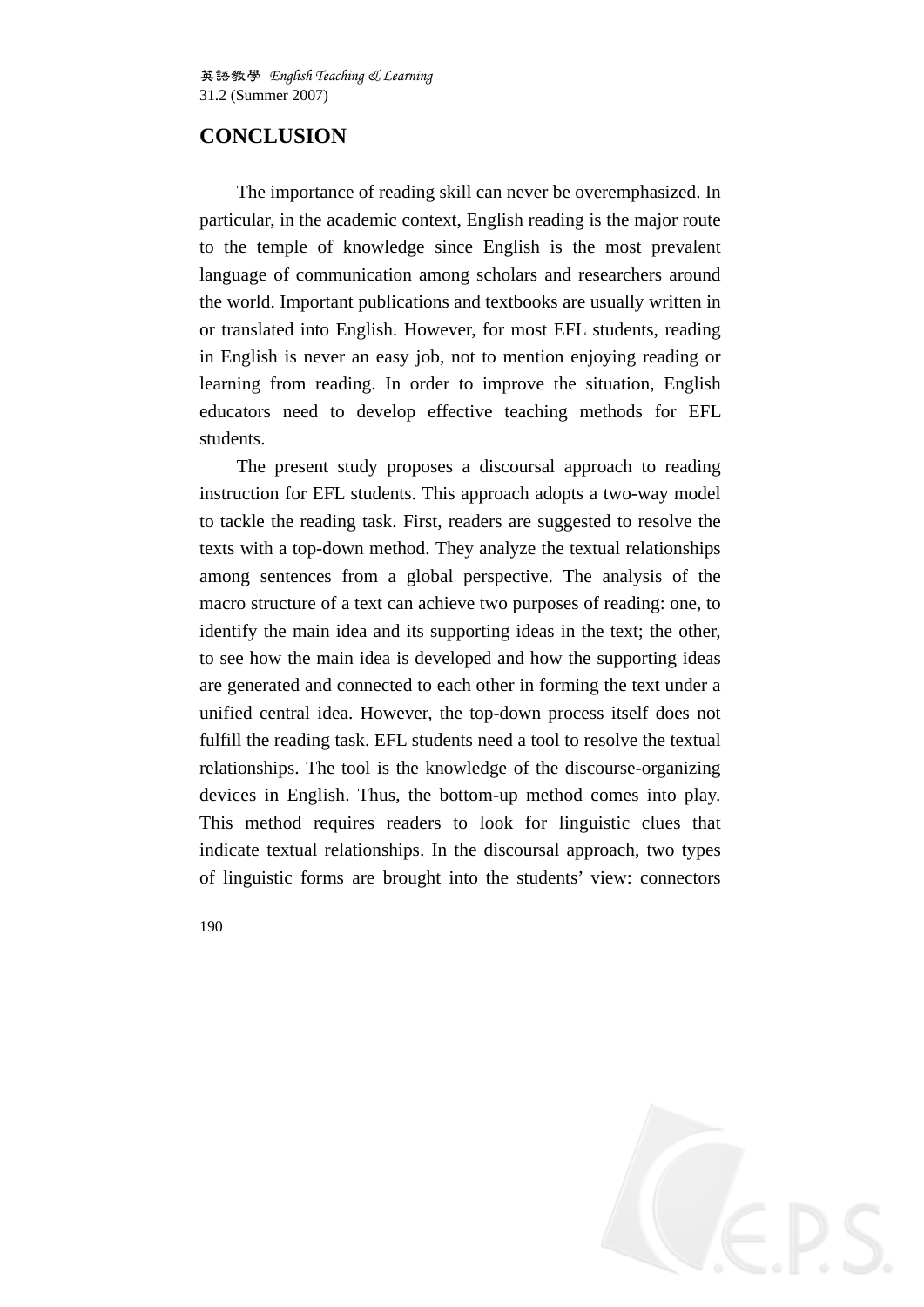and other discourse-organizing words. The former type is well-known and is more obvious as they usually occupy noticeable positions at the connections of discourse units. The latter covers a large amount of content words which are used frequently to organize discourse; however, the function of these organizing words is barely mentioned in reading instruction. It is proposed that attention be paid to the organizing words as well as connectors in analyzing discourse structure.

The method of reading instruction proposed in the present study is effective in two ways. First, it advocates reading for a purpose. The top-down method encourages readers to read for the main ideas the author intends to communicate. In this way, readers do not just stop at understanding the meaning of each word and each sentence without coming to understand the author's point, as many EFL students so often do. Consequently, readers can broaden their knowledge by reading, which is the ultimate goal of academic reading. Furthermore, this approach to reading instruction is operational. Instead of just providing a general description of reading skills, the bottom-up method of this approach points out specific linguistic forms and brings them into conscious learning. Therefore, when students want to parse a discourse, they can search for connectors which manifest unit boundaries. When students want to identify the relationships by which sentences are connected to each other, they can examine categories of connectors or organization words. In other words, they know exactly what to look for and how to interpret the meanings or the functions of the words.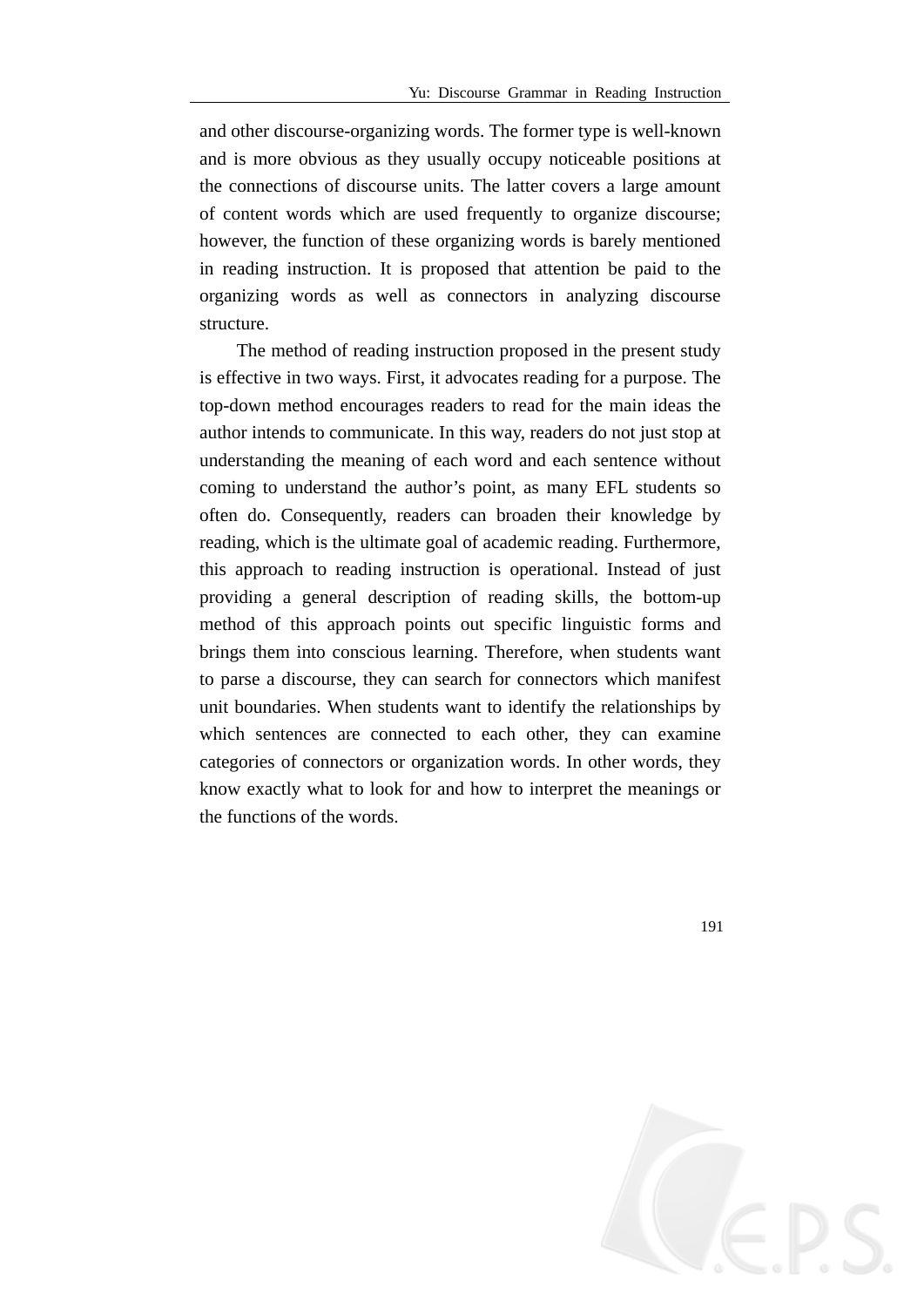### **ACKNOWLEDGEMENTS**

I would like to thank the anonymous reviewers for their insightful comments of the earlier draft of this article. This research was supported by a grant from the National Science Council (NSC 94-2411-H-004-034).

### **REFERENCES**

- Alderson, J. C. (2001). *Assessing reading*. Cambridge: Cambridge University Press.
- Arnaudet, M. L., & Barrett, M. E. (1990). *Paragraph development: A guide for students of English.* Englewood Cliffs, New Jersey: Prentice Hall.
- Bachman, L. F., & Palmer, A. S. (1996). *Language testing in practice*. Oxford, U.K.: Oxford University Press.
- Celce-Murcia, M. (1980). Contextual analysis of English: Application to TESL. In D. Larsen-Freeman (Ed.), *Discourse analysis in second language research* (pp. 41-55). Rowley, Massachusetts: Newbury House.
- Enright, M. K. (2004). Research issues in high-stakes communicative language testing: Reflections on TOEFL's new directions. *TESOL Quarterly, 38*, 147-151.
- Enright, M. K., Grabe, W., Koda K., Mosenthal, P., Mulcahy-Ernt, P., & Schedl, M. (2000). *TOEFL 2000 Reading Framework: A Working Paper* (TOEFL Monograph No. 17). Princeton, New Jersy: Educational Testing Service.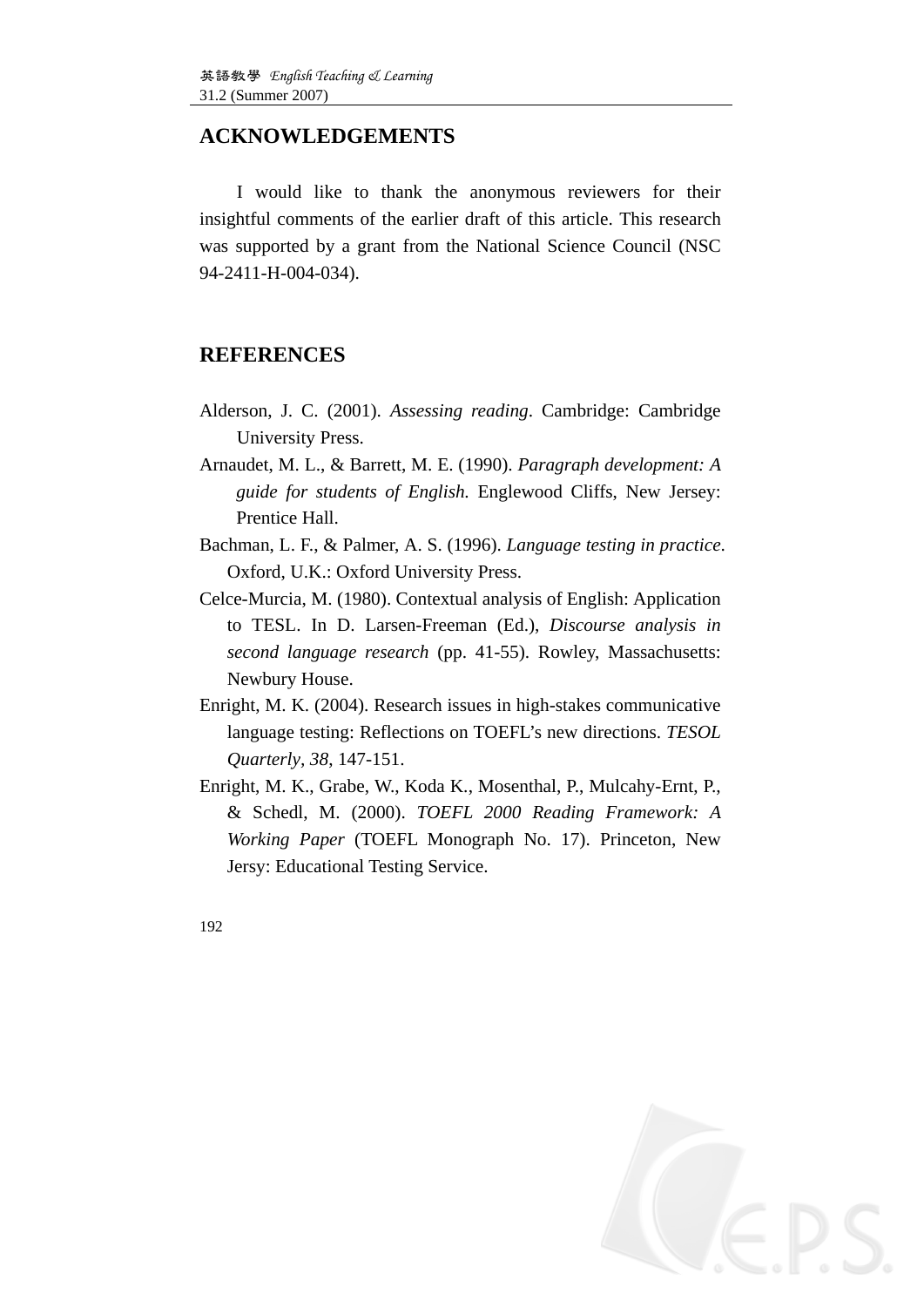- Francis, G. (1986). *Anaphoric nouns*. Birmingham, U.K.: English Language Research, University of Birmingham.
- Goodman, K. (1967). Reading: A psychological guessing game. *Journal of the Reading Specialist, 6*, 126-135.
- Grabe, W. (1991). Current developments in second language reading research. *TESOL Quarterly, 25*, 375-406.
- Halliday, M*.* A. K., & Hasan, R. (1976). *Cohesion in English*. London, U.K.: Longman.
- Hatch, E. (1992). *Discourse and language education*. Cambridge, U.K.: Cambridge University Press.
- Heaton, J. B. (1990). *Writing English language tests* (3rd ed.). New York: Longman.
- Her, K. (2002). Linking the world. *Taipei Review, 11*, 4-11.
- Hoey, M. P. (1983). *On the surface of discourse*. London, U.K.: Allen and Unwin.
- Huang, T. L. (2002). 功能語法閱讀教學研究 [A study on reading instruction: functional approach]. *Proceedings of the Nineteenth Conference on English Teaching and Learning in the Republic of China* (pp. 239-247). Taipei, Taiwan: Crane Publishing Co.
- Hughes, R., & McCarthy, M. (1998). From sentence to discourse: Discourse grammar and English language teaching. *TESOL Quarterly, 25*, 263-287.
- Jordan, M. P. (1984). *Rhetoric of everyday English texts.* London, U.K.: Allen and Unwin.
- Kirn, E., & Hartmann, P. (2002). *Interactions 2: Reading*. New York: McGraw-Hill.
- Langan, J. (2004). *Ten steps to advancing college reading skills* (4th ed.). West Berlin, New Jersey: Townsend Press.
- Liaw, M.-L. (1998). Using reader-response approach for literature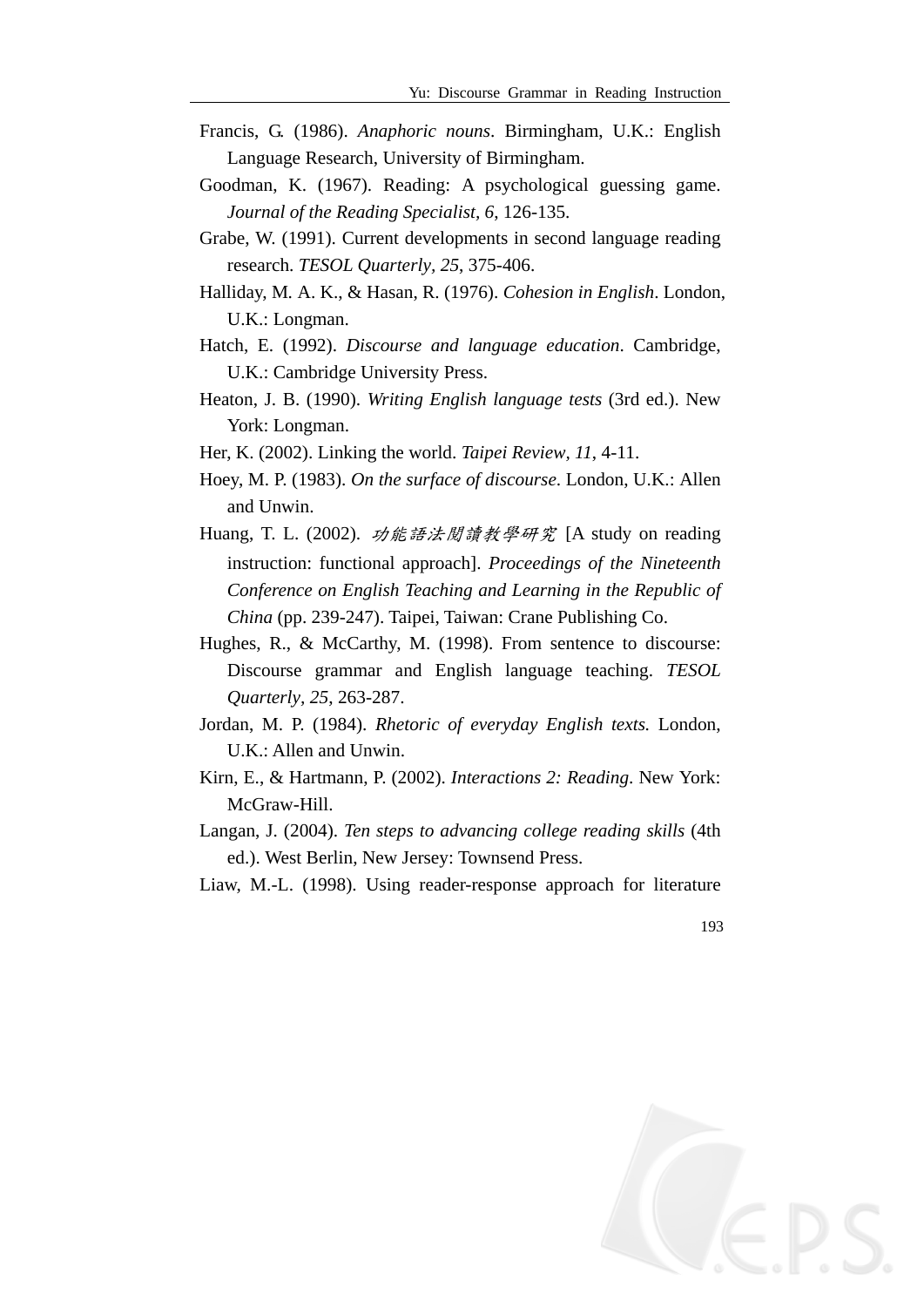reading in an EFL classroom. *Tunghai Journal, 38*, 113-130.

- Mackay, R. (1979). Teaching the information-gathering skills. In R. Mackay, B. Barkamn, & R. R. Jordan (Eds.), *Reading in a second language: Hypotheses, organization, and practice (pp. 79-90).* Rowley, Massachusetts: Newbury House.
- McCarthy, M. (1991). *Discourse analysis for language teachers*. Cambridge, U.K.: Cambridge University Press.
- Morenberg, M., & Sommers, J. (2003). *The writers' options*. New York: Longman.
- Munby, J. (1978). *Communicative syllabus design*. Cambridge, U.K.: Cambridge University Press.
- Murtagh, L. (1989). Reading a second or foreign language: Models, processes, and pedagogy. *Language, Culture and Curriculum, 2*, 91-105.
- North, B., & Schneider, G. (1998). Scaling descriptors for language proficiency scales. *Language Testing, 15*, 217-262.
- Östman, J. (1999). Coherence through understanding through discourse patterns: Focus on news reports. In W. Bublitz, U. Lenk, & E. Ventola (Eds.), Coherence in spoken and written discourse (pp. 77-100). Amsterdam/Philadelphia, Pennsylvania: John Benjamins.
- Phillips, D. (2006). *Longman preparation course for the TOEFL test: Next generation iBT*. White Plains, New York: Addison Wesley Longman.
- Richards, J. C., Hull, J., & Proctor, S. (2001). *New interchange 3*. Cambridge, U.K.: Cambridge University Press.
- Silberstein, S. (1987). Let's take another look at reading: Twenty-five years of reading instruction. *English Teaching Forum, 25*, 28-35.
- Smith, F. (1971). *Understanding reading: A psycholinguistic analysis of reading and learning to read*. New York: Holt, Rinehart & Winston.
- Stalter, W. (1978). A sense of structure. *College Composition and*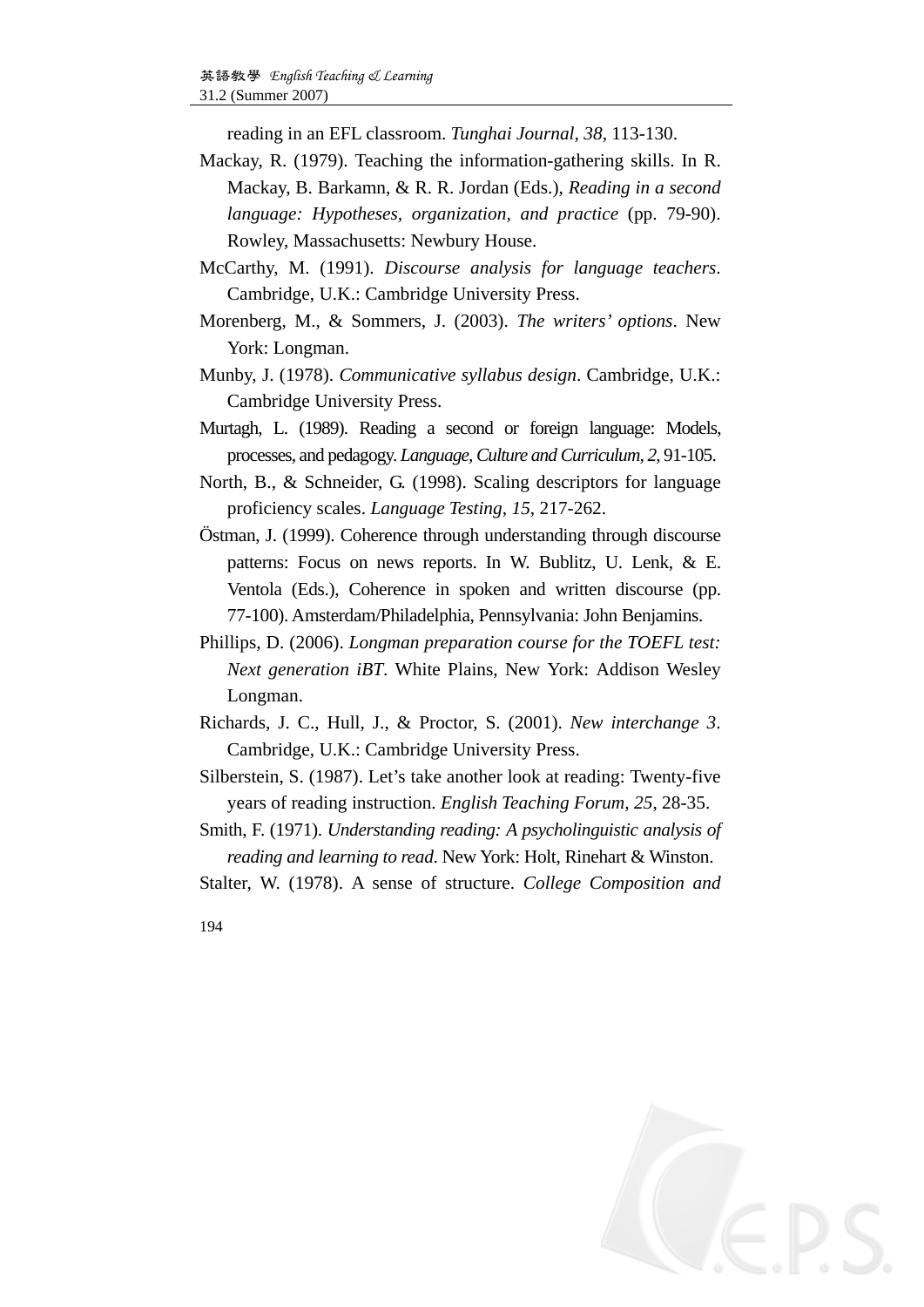*Communication, 3*(1), 61-68.

- Stanovich, K. E. (1980). Toward an interactive-compensatory model of individual differences in the development of reading fluency. *Reading Research Quarterly, 16*, 32-71.
- Trites, L., & McGroarty, M. (2005). Reading to learn and reading to integrate: New tasks for reading comprehension tests? *Language Testing, 22*, 174-210.
- Tsai, W. L. (1999, May). *Reading habits and attitudes of Taiwanese university students reporting pleasure reading in English*. Paper presented at the First Conference of Academics and Praxis, Shih Chien University, Taipei, Taiwan.
- Tsao, F. F. (2004). 利用閱讀教育突破在台灣教授英語的困境—— 語言規劃的觀點 [How to achieve a breakthrough in English learning in an EFL context like Taiwan]. *English Teaching & Learning, 28*(3), 1-15.
- Van Dijk, T. A. (Ed.). (1985). *Handbook of discourse analysis* (Vol. 1-4). London, U.K.: Academic Press.
- Widdowson, H. G. (1983). *Learning purpose and language use*. Oxford, U.K.: Oxford University Press.
- Winter, E. O. (1977). A clause-relational approach to English texts: A study of some predictive lexical items in written discourse. *Instructional Science, 6*(1), 1-92.
- Wu, M. E. (1990). 兒童閱讀的策略:讀中文與英文的比較 [Child reading strategies: A comparison between Chinese and English reading]. *Proceedings of the Annual Meeting of the Chinese Teachers' Association of the US*. Nashville, Tennessee: The Chinese Teachers Association of the US.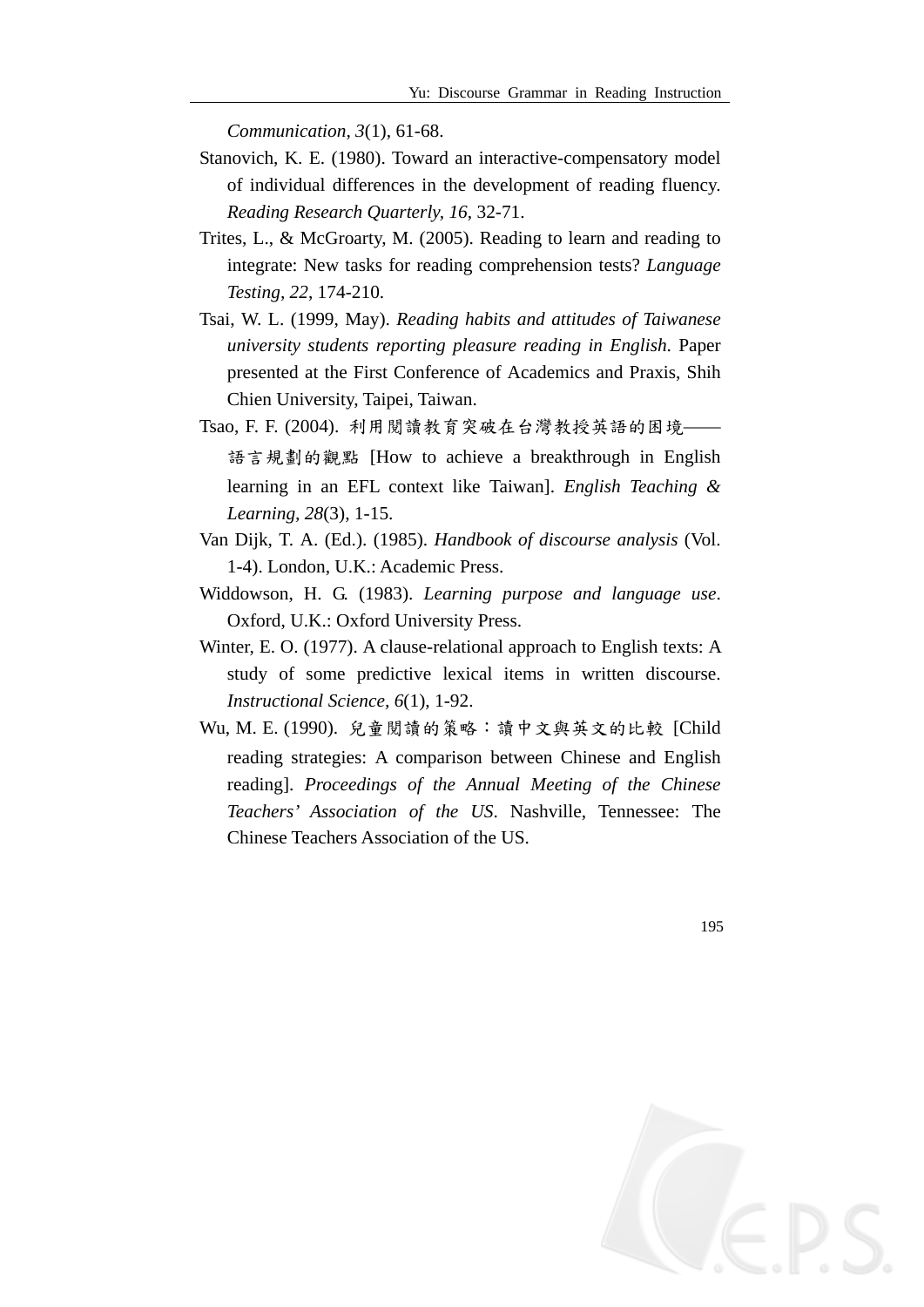## **ABOUT THE AUTHOR**

Hsueh-ying Yu is an associate professor in the Department of English at National Chengchi University. Her research interests center on discourse analysis, pragmatics, reading and writing instruction, and language testing.